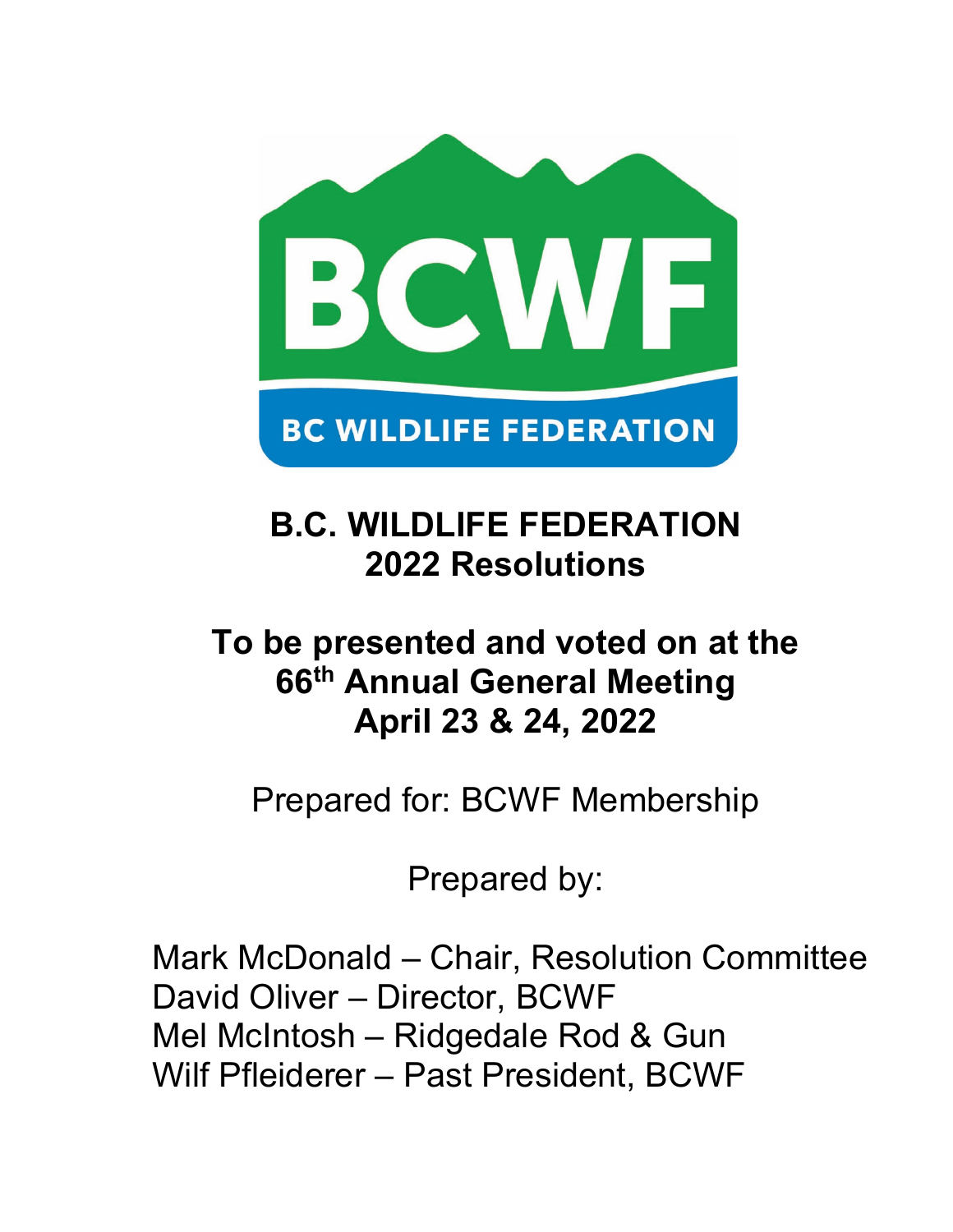

# **TABLE OF CONTENTS**

# <span id="page-1-0"></span>**PROCEDURES FOR HANDLING [RESOLUTIONS](#page-2-0) AT CONVENTION**

- **1. [ACCESS TO PUBLIC LANDS & WATER BODIES](#page-3-0)**
- **2. [PROHIBITION OF IMPORT AND SALE OF NON-NATIVE FISH SPECIES](#page-4-0)**
- **3. [HELICOPTER USE FOR FISHING ACCESS](#page-5-0)**
- **4. [CHANGES TO LIMITED ENTRY HUNTING \(LEH\) SYSTEM](#page-6-0)**
- **5. [PRIORITY FOR LICENSED RESIDENT HUNTER FOR WILDLIFE ALLOCATIONS](#page-10-0)**
- **6. [BLACKTAIL DEER SPECIES LICENSE](#page-13-0)**
- **7. [SPECIES LICENSE FOR MERRIAMS WILD TURKEY](#page-14-0)**
- **8. [SIGNING AUTHORITY](#page-15-0)**
- **9. [VALUE OF PENALTIES UNDER THE WILDLIFE ACT](#page-16-0)**
- **10. [ADVOCACY FOR FIREARMS RIGHTS AND PRIVILEGES](#page-17-0)**
- **11. [SENIOR FAMILY MEMBERSHIP CATEGORY](#page-19-0)**
- **12. [TO SET THE AMOUNT OF DUES FOR SENIOR FAMILY MEMBERSHIP](#page-20-0)**

# **[RATIFICATION 2022](#page-21-0)**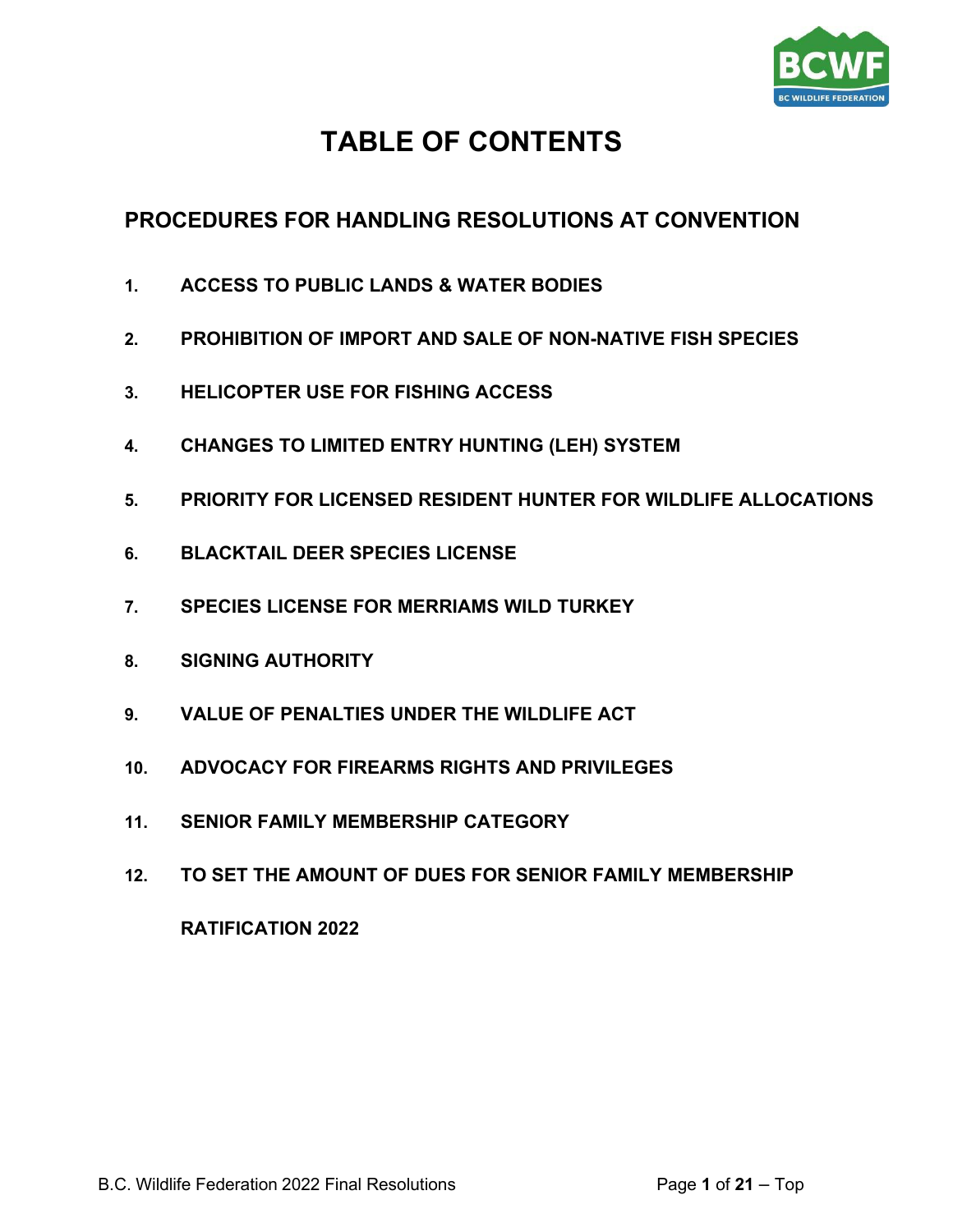

# <span id="page-2-0"></span>**PROCEDURES FOR HANDLING RESOLUTIONS AT CONVENTION**

The following shall be considered the procedures for handling Resolutions at the Annual General Meeting & Convention:

- All resolutions will be voted on by the assembly of voting delegates.
- Amendments may be move on the floor; amendment form must be used.
- All Resolutions will be debated in general assembly, which can be in the closed session if deemed necessary.
- Only registered delegates are eligible to vote, and they will be required to use the coloured voting card that will be issued to them upon registration.
- Scrutineers will be appointed by the Chair and must **NOT** be voting delegates.

Submission of Resolutions on important matters which were not evident before the December31<sup>st</sup>, 2021 deadline, and which, by their very nature, cannot wait until the 2022 Convention **MAY** be considered an **EMERGENCY RESOLUTION** at the discretion of the Resolutions Committee.

These Resolutions must be submitted for consideration, in a readable form, to the Chair of theResolutions Committee **PRIOR TO** a Resolutions session listed on the Convention Agenda. No Resolutions received during a session will be entertained during that session in order to allow for proper distribution, if appropriate, to the voting delegates.

Respectfully submitted by,

Mark McDonald, Chair B.C. WILDLIFE FEDERATION Resolutions Committee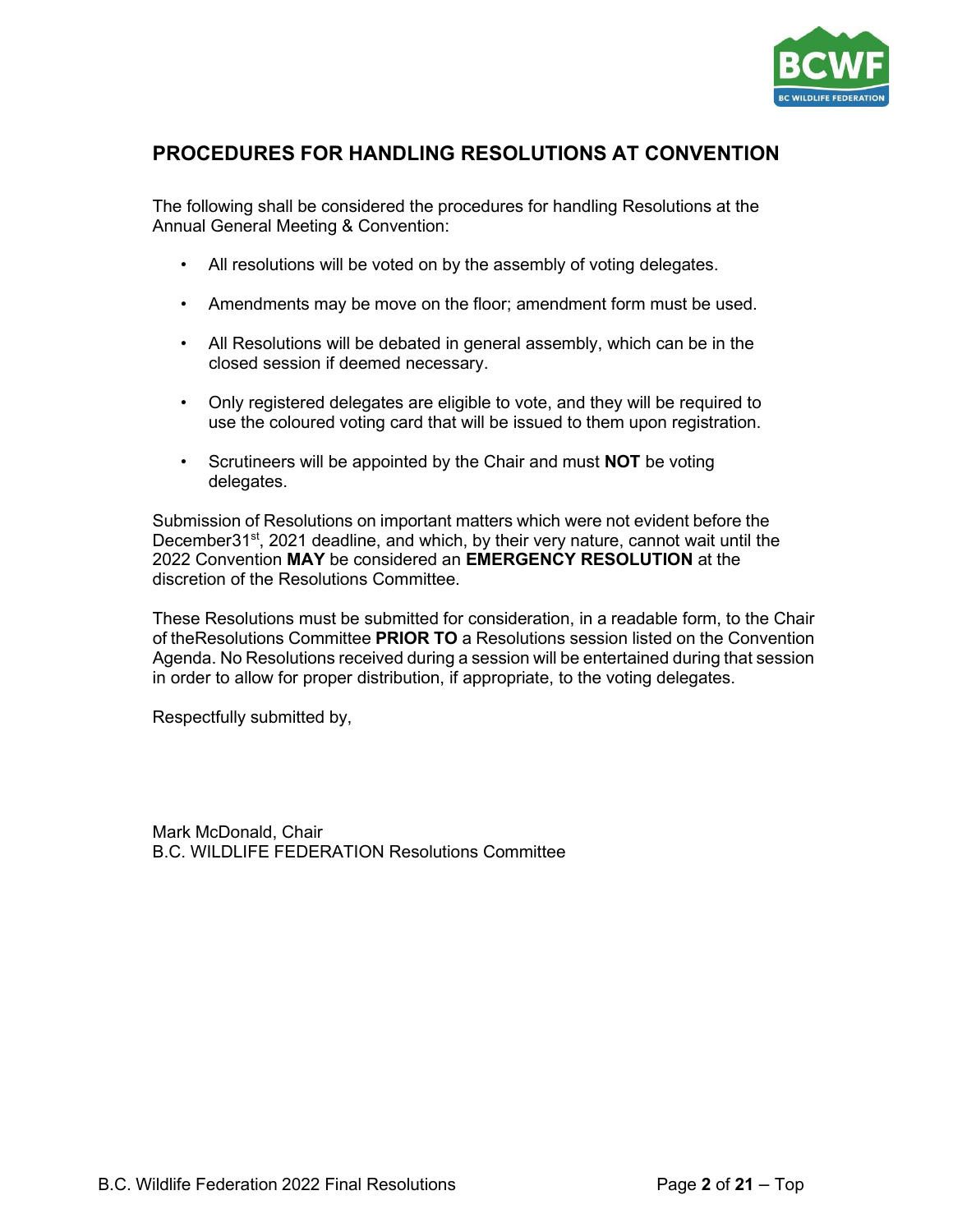# <span id="page-3-0"></span>**1. ACCESS TO PUBLIC LANDS & WATER BODIES ACCESS 01/21**

**WHEREAS** public lands and public water bodies in British Columbia belong to the public at large, and

**WHEREAS** access to public lands and water bodies in British Columbia is often impeded or restricted by private land, and

**WHEREAS** the Government of British Columbia, both past and present, has not provided adequate legislation to ensure dedicated public access through private lands to access public lands and water bodies, and

**WHEREAS** recent court decisions in British Columbia have identified the lack of legislation to ensure public lands and water bodies have reasonable access by the public at large, and

**WHEREAS** the Supreme Court of Canada has declined to hear an appeal of recent British Columbia court decisions on this matter, and

**WHEREAS** the Government of British Columbia is the only body with the ability and authority to initiate and revise legislation,

**THEREFORE BE IT RESOLVED** that the BC Wildlife Federation urge the Government of British Columbia to enact legislation that will ensure reasonable access to public lands and water bodies, and

**BE IT FURTHER RESOLVED** that the BC Wildlife Federation urge the Government of British Columbia to examine and revise present legislation (such as The Trespass Act) that affects public access to public lands and water bodies.

**Submitted by:** Kamloops and District Fish and Game Association **Approved by:** Region 3

| <b>Passed</b> | <b>Defeated</b> |                 | Withdrawn |
|---------------|-----------------|-----------------|-----------|
|               | <b>Amended</b>  | <b>Deferred</b> |           |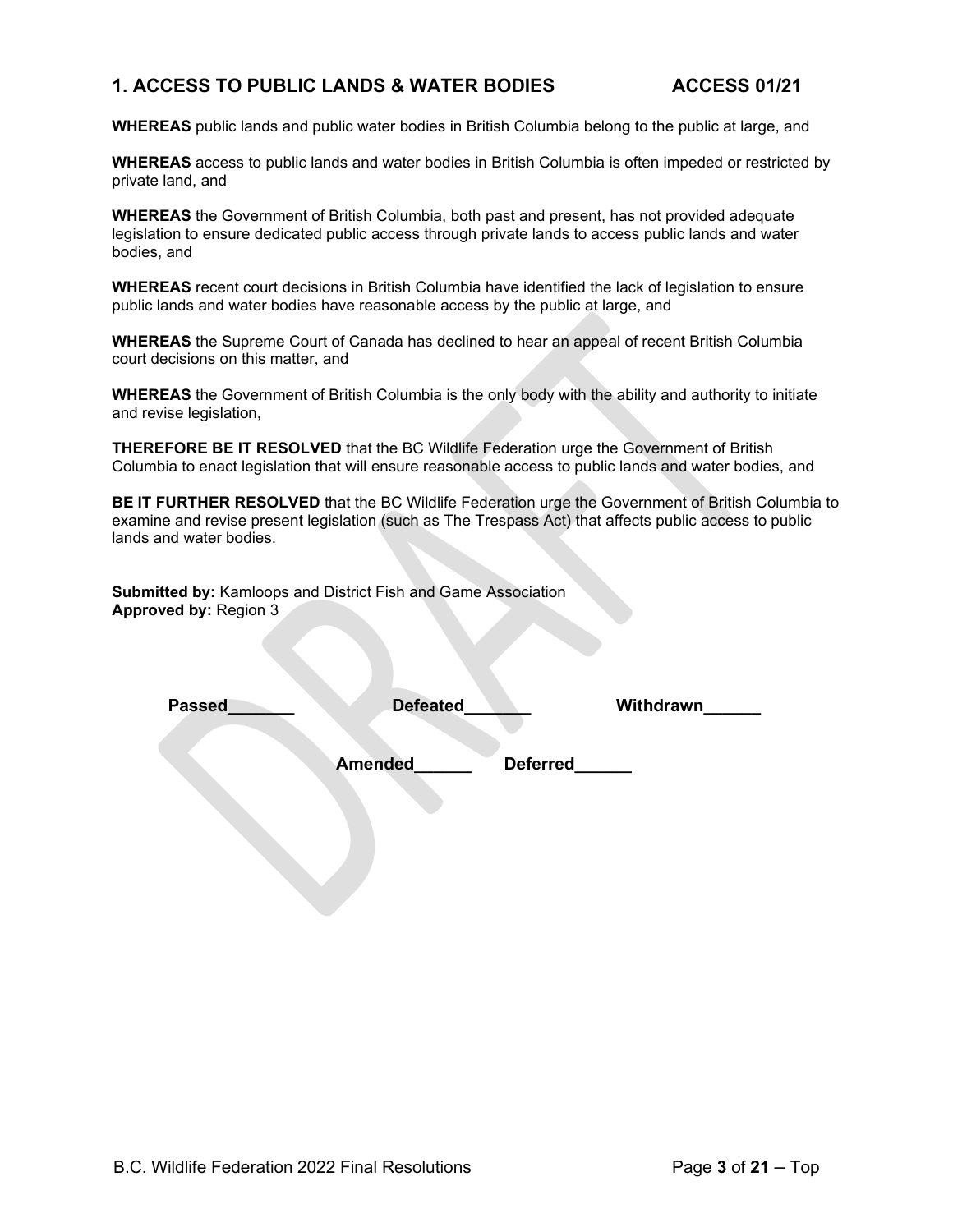# <span id="page-4-0"></span>**2. PROHIBITION OF IMPORT AND SALE OF NON-NATIVE FISH SPECIES FISHERIES 01/21**

**WHEREAS** goldfish and other freshwater species are being introduced into British Columbia waters as an invasive species in trout and salmon habitat, and

**WHEREAS** goldfish and other species are very hardy (as their survival in Dragon Lake near Quesnel shows) and are difficult and expensive to remove, and

**WHEREAS** goldfish can interbreed with native cyprinids and can reproduce every 2 weeks when the water temperature is above 10 C

**THEREFORE BE IT RESOLVED** that the BC Wildlife Federation request that the Government of British Columbia prohibit the import and sale of all non-native fish species that can survive in British Columbia's climate unless they are made sterile

**Submitted by:** Terrace Rod & Gun Club **Approved by:** Region 6

| <b>Passed</b> | <b>Defeated</b> |          | <b>Withdrawn</b> |
|---------------|-----------------|----------|------------------|
|               | <b>Amended</b>  | Deferred |                  |
|               |                 |          |                  |

#### **Supporting brief:**

Goldfish were introduced into several small ponds around Terrace (Lost Lake and Findley Lake are a couple of them) and Dragon Lake near Quesnel. Their survival and reproduction in Dragon Lake has been catastrophic for what was once a trophy trout fishery. Efforts to control this population explosion have proven difficult to impossible without having to poison the lake to kill them off.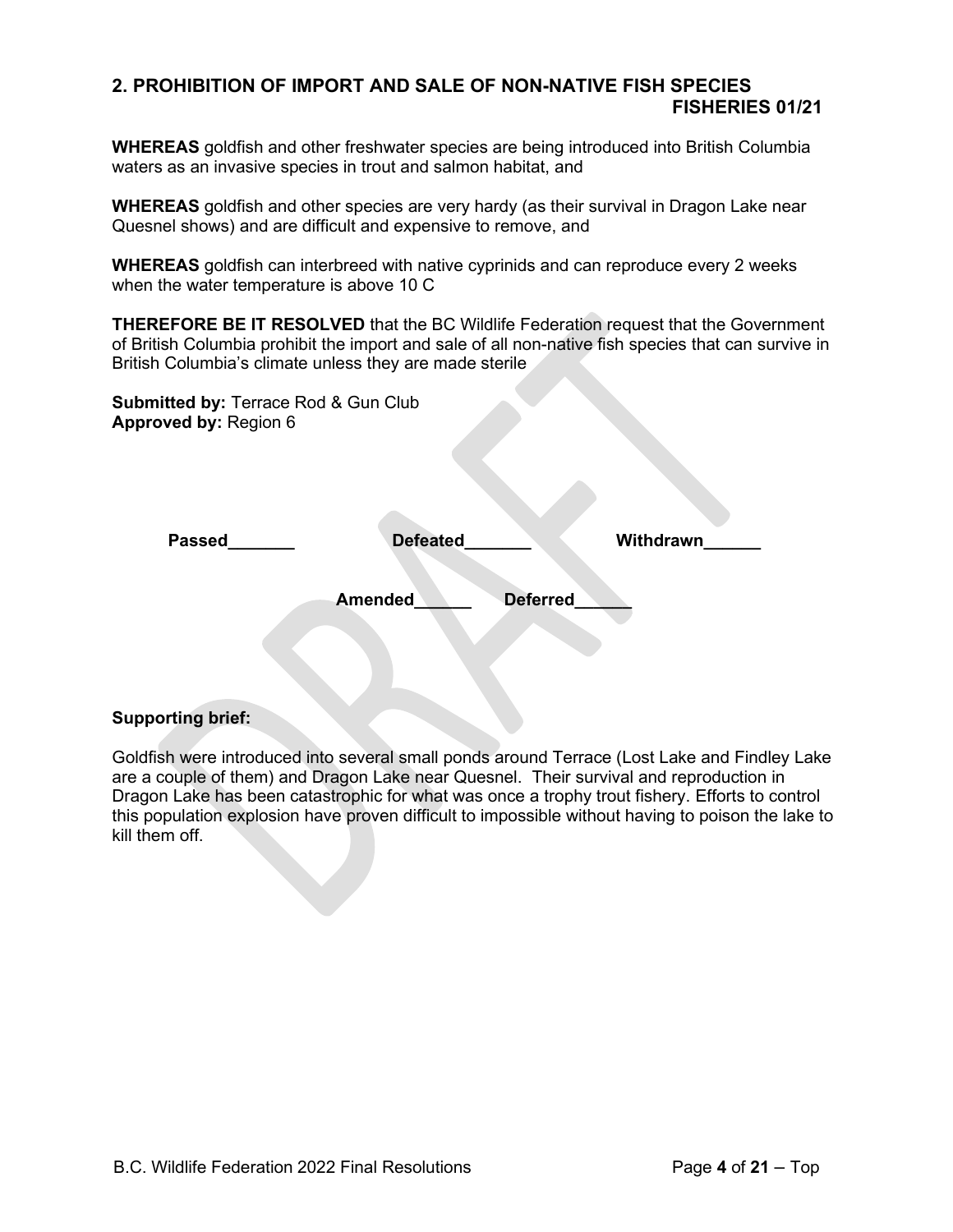#### <span id="page-5-0"></span>**3. HELICOPTER USE FOR FISHING ACCESS FISHERIES 02/21**

**WHEREAS** steelhead stocks are in decline province wide, and

**WHEREAS** these migratory fish travel long distances and face many obstacles (pinnipeds, other predators, nets, rods, and loss of or degradation of habitat), and

**WHEREAS** there is no refuge for these fish once their journey concludes in river, and

**WHEREAS** it would be a benefit provincially to prohibit the use of helicopters for fishing access

**THEREFORE BE IT RESOLVED** that the BC Wildlife Federation work with the Province to ensure that the Fisheries Act be amended to mirror the Wildlife Act to reflect that the use of helicopters for hunting and fishing is prohibited as per regulation as stated in the Wildlife Act 27(2).

**Submitted by:** Prince Rupert Rod & Gun Club **Approved by:** Region 6

| <b>Passed</b> | <b>Defeated</b>                   | Withdrawn |
|---------------|-----------------------------------|-----------|
|               | <b>Deferred</b><br><b>Amended</b> |           |

### **Supporting Brief:**

Areas such as the Yakoun River have eliminated the use of helicopters to access areas for fishing. This has created areas that are much more difficult to access, creating a refuge zone for fish during their journey to spawning grounds.

# *"Wildlife Act 27 Use of conveyance*

#### **Use of conveyance**

**27** (1) A person who discharges a firearm or wounds or kills wildlife from a motor vehicle or from a boat that is propelled by a motor commits an offence.

(2) A person commits an offence if the person

(a)hunts wildlife from an aircraft, or

(b)uses a helicopter for the purposes of transporting hunters or game, or while on a hunting expedition, except as authorized by regulation.

(3) A person who herds or harasses wildlife with the use of a motor vehicle, aircraft, boat or other mechanical device commits an offence.

(4) A person who hunts game within 6 hours after being airborne in an aircraft, other than a regularly scheduled commercial aircraft, commits an offence.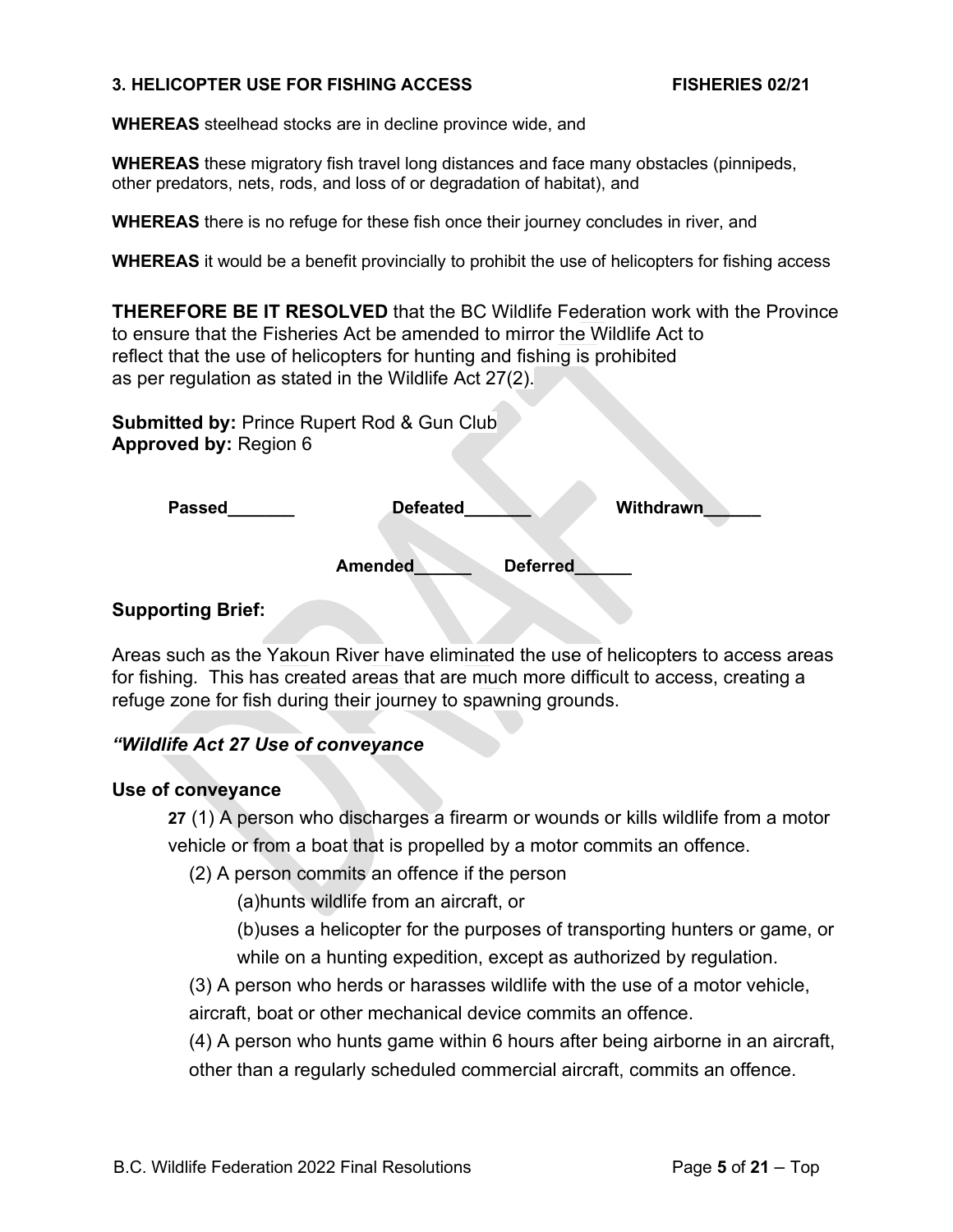#### <span id="page-6-0"></span>**4. CHANGES TO LIMITED ENTRY HUNTING (LEH) SYSTEM LIMITED ENTRY HUNTING 01/21**

**WHEREAS** demand for hunting opportunities in British Columbia is up substantially in recent years (See data in supporting brief), and

**WHEREAS** Under the current Limited Entry Hunting system new CORE graduates, including new residents to BC, can apply for Limited Entry Hunting tags and have the same odds to be drawn as lifelong hunters who have been applying for decades, and

**WHEREAS** 59.8% of surveyed hunters indicated that they are not satisfied with the current Limited Entry Hunting System, with many believing that their odds should increase with every unsuccessful year of application (Zeman, 2009), and

**WHEREAS** wildlife managers err on the side of caution and allocate a conservative number of species permits, and

**WHEREAS** approximately 1 in 4 successful Limited Entry Hunting applicants do not purchase a species license after being drawn equating to a huge loss in hunting opportunity (See table 2.1),

**THEREFORE BE IT RESOLVED** that the BC Wildlife Federation urge the Province of British Columbia to work with the BC Wildlife Federation Allocations Committee to look into making changes to the current Limited Entry Hunting draw system including, but not limited to, a combination of any or all of the different systems in use throughout North America, and

**BE IT FURTHER RESOLVED** that the BC Wildlife Federation urge the Province of British Columbia to look at all other possibilities which will help maximize the use of British Columbia resident Limited Entry Hunting opportunities.

**Submitted by:** Valley Fish & Game Club **Approved by:** Region 1

**Passed Defeated Withdrawn** 

**Amended\_\_\_\_\_\_ Deferred\_\_\_\_\_\_**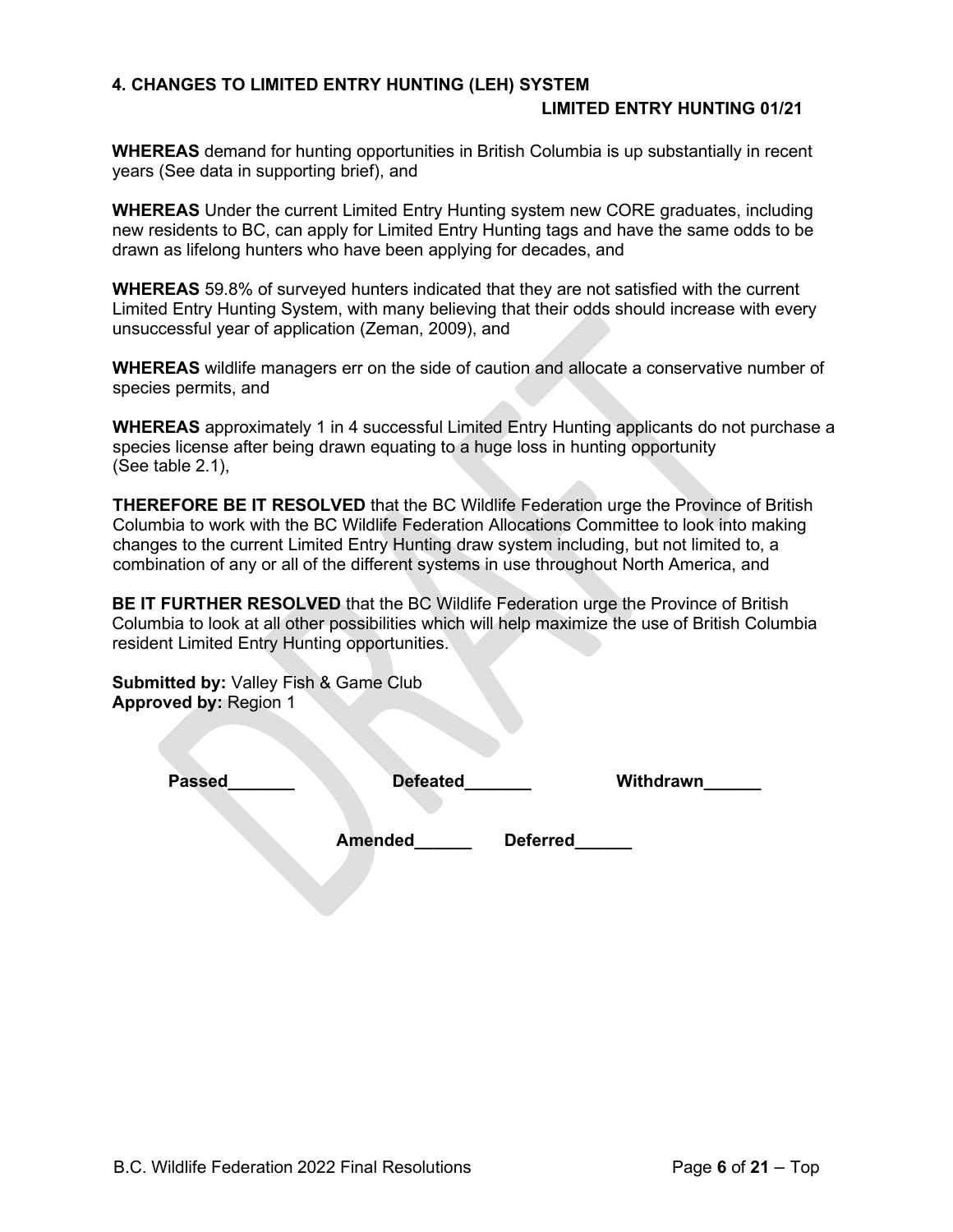# **CHANGES TO LIMITED ENTRY HUNTING (LEH) SYSTEM … cont'd**

Recommended reading for all delegates wanting to better understand the Limited Entry Hunting System in BC and other systems in use elsewhere in North America is Jesse Zeman's research paper titled "A Review of British Columbia's Limited Entry Hunting's Impact Upon Recruitment and Retention, October 2009, conducted on behalf of the British Columbia Conservation Foundation by Dynamic Outdoor Solutions, Jesse Zeman, Hon BBA PO Box 21135, RPO Orchard Park Kelowna, BC, V1Y 9N8

<https://bccf.com/sites/default/files/LEHReviewOct2009.pdf>

Quotes in the Resolution Changes to LEH System will be noted as (Zeman 2009).

# **Hunting License Statistics**

12 years from 1995 - 2006 46 296 CORE Grads

12 years from 2007 - 2018 98 575 CORE Grads

In 2006: 87180 hunting licenses sold and 377 000 FWID numbers (23.75 %)

185 299 species licenses sold

In 2018: 105 837 hunting licenses sold and 470 000 FWID numbers (22.5 %)

254 944 species licenses sold

In 2021: 106 811 hunting licenses sold and

FWID numbers: 280301 species licenses sold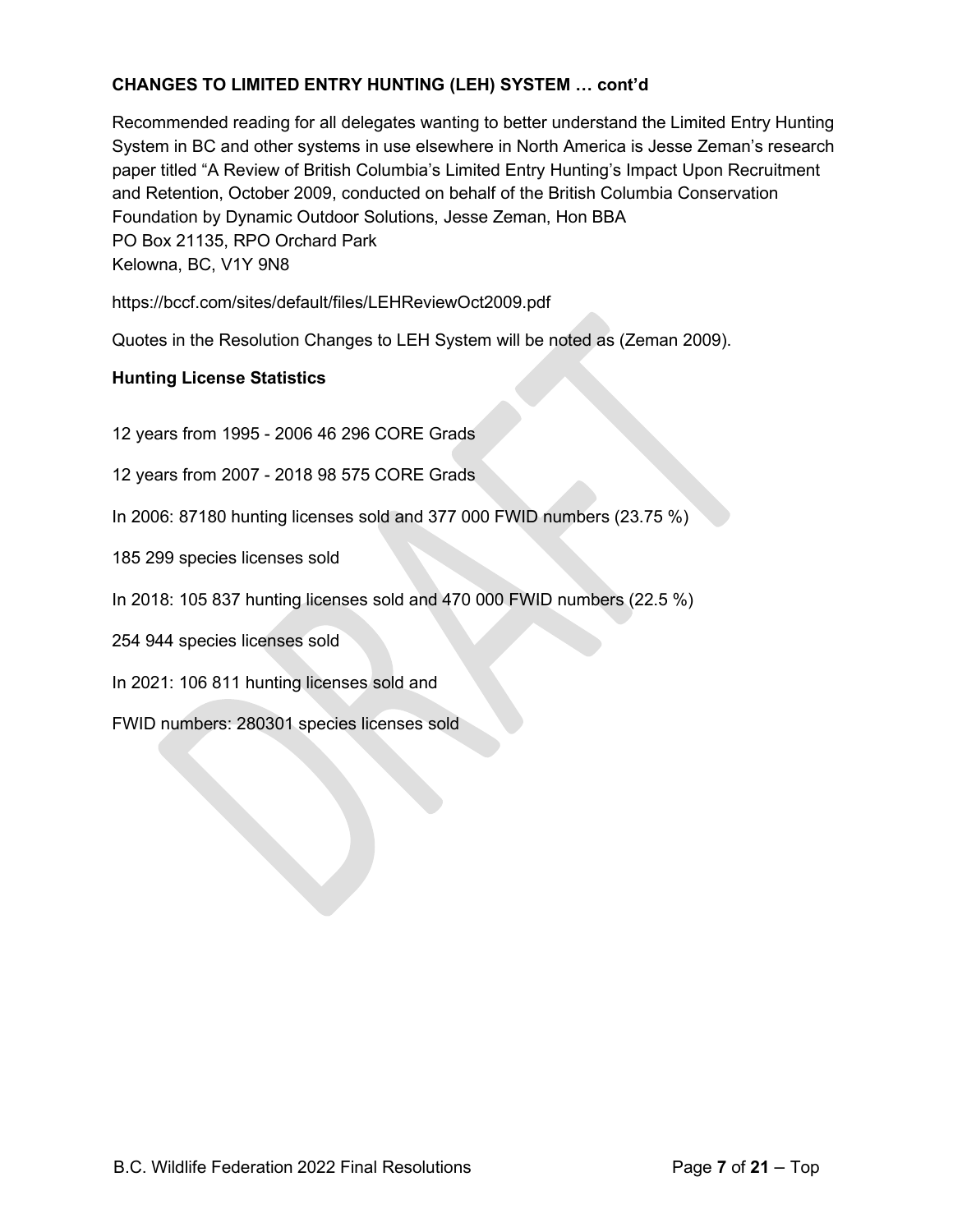# **CHANGES TO LIMITED ENTRY HUNTING (LEH) SYSTEM … cont'd**

Table 2.1 Participation Habits of Successful LEH Applicants

#### **1997 to 2006**

73.5% of successful applicants purchased a species license after being drawn and

90.9% of successful applicants purchased a BC Resident Hunting License after being drawn.

|                | Participation Habits of Successful LEH Applicants 1997-2006 |                                                                                                              |                                                                                                                      |                                                                                                                          |                                                                                                                                  |
|----------------|-------------------------------------------------------------|--------------------------------------------------------------------------------------------------------------|----------------------------------------------------------------------------------------------------------------------|--------------------------------------------------------------------------------------------------------------------------|----------------------------------------------------------------------------------------------------------------------------------|
| <b>SPECIES</b> | <b>SUCCESSFUL</b><br><b>APPLICANTS</b>                      | <b>SUCCESSFUL</b><br><b>APPLICANTS</b><br><b>WHO</b><br><b>PURCHASED</b><br><b>SPECIES</b><br><b>LICENSE</b> | % OF<br><b>SUCCESSFUL</b><br><b>APPLICANTS</b><br><b>WHO</b><br><b>PURCHASED</b><br><b>SPECIES</b><br><b>LICENSE</b> | <b>SUCCESSFUL</b><br><b>APPLICANTS</b><br><b>WHO</b><br><b>PURCHASED</b><br>A BASIC<br><b>RESIDENT</b><br><b>LICENSE</b> | % OF<br><b>SUCCESSFUL</b><br><b>APPLICANTS</b><br><b>WHO</b><br><b>PURCHASED</b><br>A BASIC<br><b>RESIDENT</b><br><b>LICENSE</b> |
| <b>GRIZZLY</b> | 13,127                                                      | 7.406                                                                                                        | 56.4%                                                                                                                | 12.026                                                                                                                   | 91.6%                                                                                                                            |
| <b>MOOSE</b>   | 108,648                                                     | 90,594                                                                                                       | 83.4%                                                                                                                | 97,772                                                                                                                   | 90.0%                                                                                                                            |
| <b>CARIBOU</b> | 1.489                                                       | 734                                                                                                          | 49.3%                                                                                                                | 1.393                                                                                                                    | 93.6%                                                                                                                            |
| <b>GOAT</b>    | 29.503                                                      | 13.592                                                                                                       | 46.1%                                                                                                                | 27.344                                                                                                                   | 92.7%                                                                                                                            |
| <b>SHEEP</b>   | 4.381                                                       | 2.583                                                                                                        | 59.0%                                                                                                                | 4.103                                                                                                                    | 93.7%                                                                                                                            |
| <b>ELK</b>     | 13,855                                                      | 10,740                                                                                                       | 77.5%                                                                                                                | 12,830                                                                                                                   | 92.6%                                                                                                                            |
| Total          | 171.003                                                     | 125,649                                                                                                      | 73.5%                                                                                                                | 155,468                                                                                                                  | 90.9%                                                                                                                            |

(Source: BC MoE, 2007d, 1) **2018**

Table 2.1: Participation Habits of Successful LEH Applicants 1997-2006<br>73% of successful applicants purchased a species license after being drawn and 85.8% of successful applicants purchased a BC Resident Hunting License after being drawn.

# **SUPPORTING BRIEF:**

Most jurisdictions in North America have some type of points or priority system because hunters believe their odds should increase every year, they unsuccessfully apply for an LEH. This is fair for everyone. Keep applying and your odds keep going up. If we want to keep our hunting heritage, we have to get the tags into the hands of the hunters who will value them and utilize the allocation. With our new online system, we can now design and implement the most effective LEH system for BC.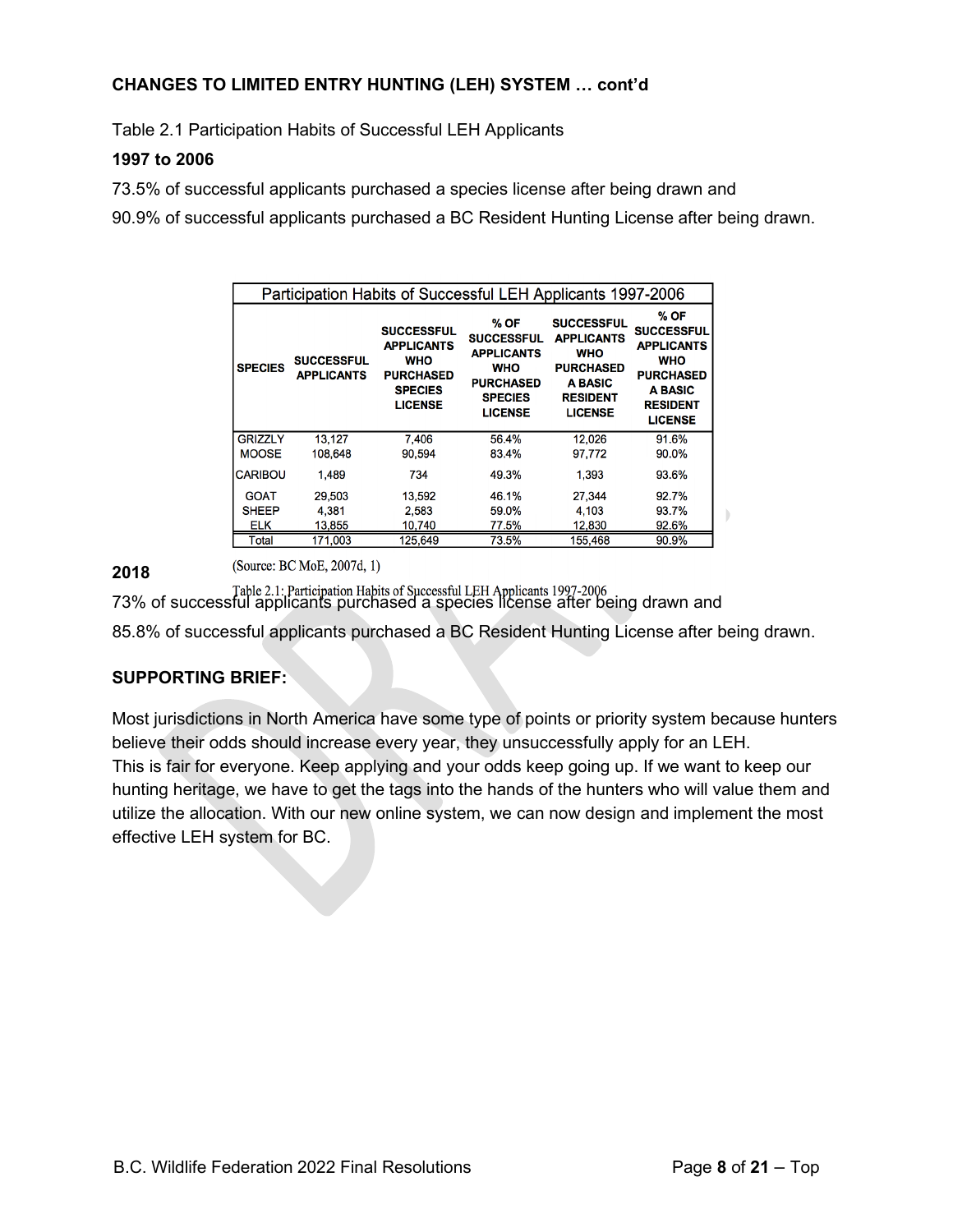# **CHANGES TO LIMITED ENTRY HUNTING (LEH) SYSTEM … cont'd**

The Allocations Committee will be able to consult with FLNRO to determine which system or combinations of systems is the best fit with the needs of the various Limited Entry Hunts available in BC.

Changes to LEH System have been discussed at every region 1 meeting since 2017. We picture a system which may include random draws like we have now such as:

- Antlerless deer draws so new hunters have a better chance to draw a drag which is ideally suited for their skill level
- Youth only draws for appropriate species
- Some random draws for Seniors and/or Physically challenged Hunters for an appropriate species

It may be decided a points, priority, or pool system is the best choice for different species with different supply (tags) and different demand (applicants).

Most likely some type of a points system will dominate most of the draws.

There are a variety of points systems in use throughout North America such as:

- Modified Point System States that use a modified preference point system allocated a certain percentage of tags through a preference point system. The remaining tags are distributed through a completely random drawing, giving first time applicants or applicants without maximum points a chance to draw a tag.
- Bonus Points System awarded a bonus point every year not drawn, however, it is a random draw so a first-time applicant has 1 chance and a 5 five-time applicant would have 5 chances in the draw.
- Pool System require a minimum number of years applying before you are eligible to be drawn. For example: three years – only applicants who have applied for three years, or more are entered into a random draw.

It could be combined with a bonus point system which would mean a third-year applicant would have three chances in the draw and a ten-year applicant would have ten chances.

We need to focus on why we need to make changes. If we want to keep our hunting heritage and culture going, we have to get the tags into the hands of the hunters who value them the most and actually use them.

Improving our LEH System is the only thing we can do to help the lifetime hunters. The Hunters who buy a license and hunt every year whether they get a LEH draw or not. Serious hunters who put in for LEH draws every year, many for decades.

The last two Conventions have focused on the dire situation our ungulate species face. Habitat destruction from industry and climate change (too many roads, fire, etc.). Predator populations going up and many ungulate populations crashing.

It is inevitable that we will see more restrictions and closing of general open seasons and more reliance on LEH hunting to manage hunter numbers and harvest allocations. Being drawn for an LEH tag will be more important in the future than it ever has been in the past as there will be less general seasons to hunt if you are not drawn.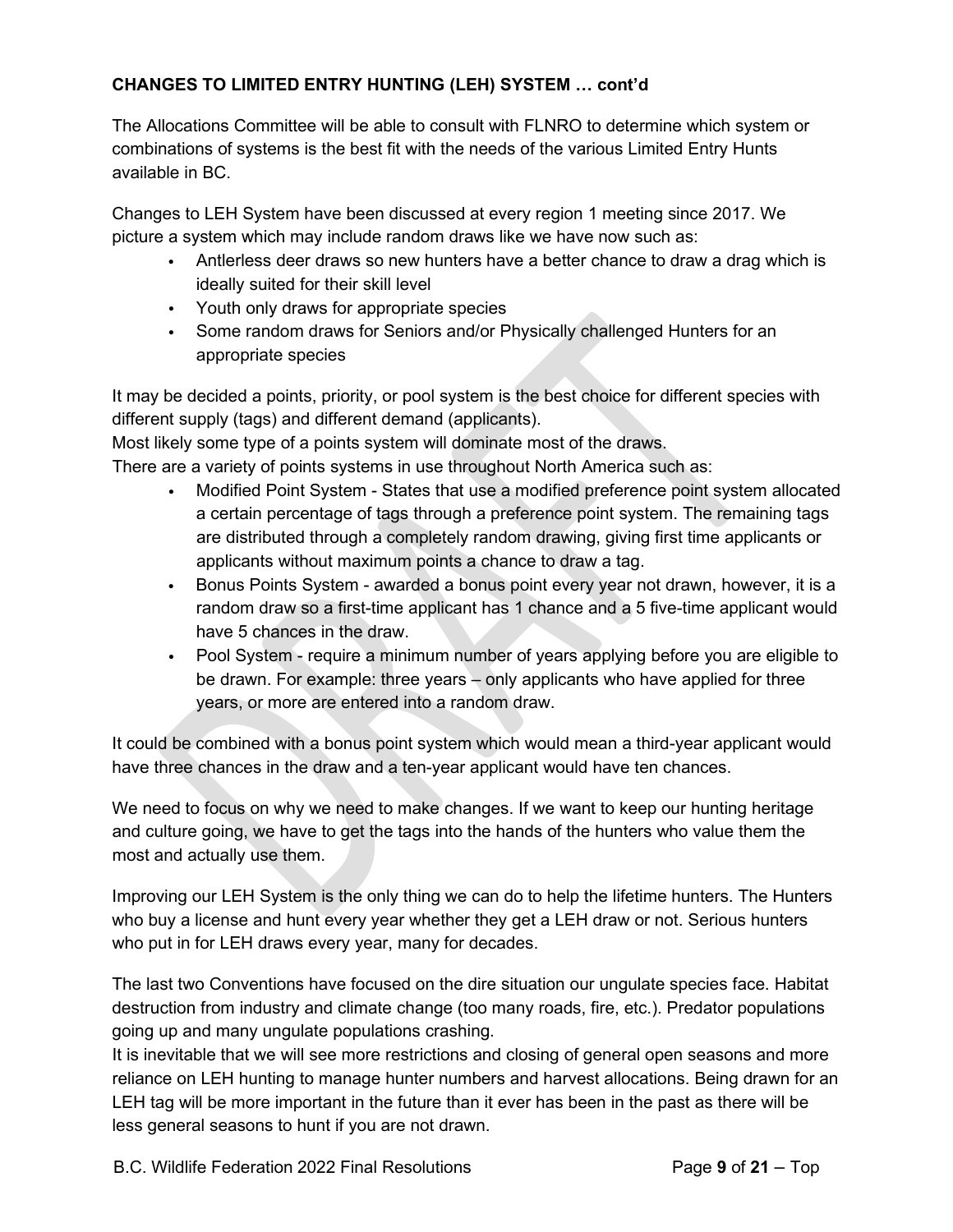#### <span id="page-10-0"></span>**5. PRIORITY FOR LICENSED RESIDENT HUNTER FOR WILDLIFE ALLOCATIONS Limited Entry Hunting 02/21**

**Whereas**, it is important that resident licensed hunters have priority over guided licensed hunters for access to wildlife allocated under the Provincial Wildlife Allocation Policy where Limited Entry Hunting exists. This is crucial where a hunting season is divided into a series of blocks defined by specific dates as established by the province of British Columbia for licensed resident hunter harvest opportunities, and

**Whereas**, currently disparity and inequality exist for licensed resident hunters for numerous wildlife species where resident hunters are allocated through multiple hunting season blocks for Limited Entry Hunting throughout the province of British Columbia, and

**Whereas**, the quotas for licensed guided hunters are not similarly defined as being limited to specific time periods within seasons where Limited Entry Hunting exists, and

**Whereas,** due to decreases in wildlife populations and increased harvest requirements by First Nations, the province is implementing more LEH seasons that may include multiple hunting season blocks for licensed resident hunters thus increasing the current disparity and inequity, and

**Therefore Be It Resolved** that it becomes the formal position of the BC Wildlife Federation that where licensed resident hunters are placed on multiple hunting season harvest blocks under Limited Entry Hunting season for a species, that the licensed guided hunter quota be similarly distributed over the same multiple hunting season harvest blocks with consideration of differences in harvest success rates at different time frames and with respect to resident licensed hunters' priority as reflected in the provisions of the Provincial Wildlife Allocation Policy, and

**Be It Further Resolved** that the BC Wildlife Federation approach the appropriate Ministries and strongly request that the formal position of the BC Wildlife Federation on Limited Entry Hunting where there are multiple harvest blocks under Limited Entry Hunting season for a species, that the licensed guided hunter quota be similarly distributed over the same multiple hunting season harvest blocks with consideration of differences in harvest success rates at the different time frames be adopted when distributing resident and guided hunter harvest allocation, and

**And Be It Further Resolved** that if the appropriate ministries fail to act on this specific request that written rationale is provided to the BC Wildlife Federation for the benefit of informing its membership.

**Submitted by:** Prince Rupert Rod & Gun Club **Approved by:** Region 6

| Passed | <b>Defeated</b> | Withdrawn |
|--------|-----------------|-----------|
|--------|-----------------|-----------|

**Amended\_\_\_\_\_\_ Deferred\_\_\_\_\_\_**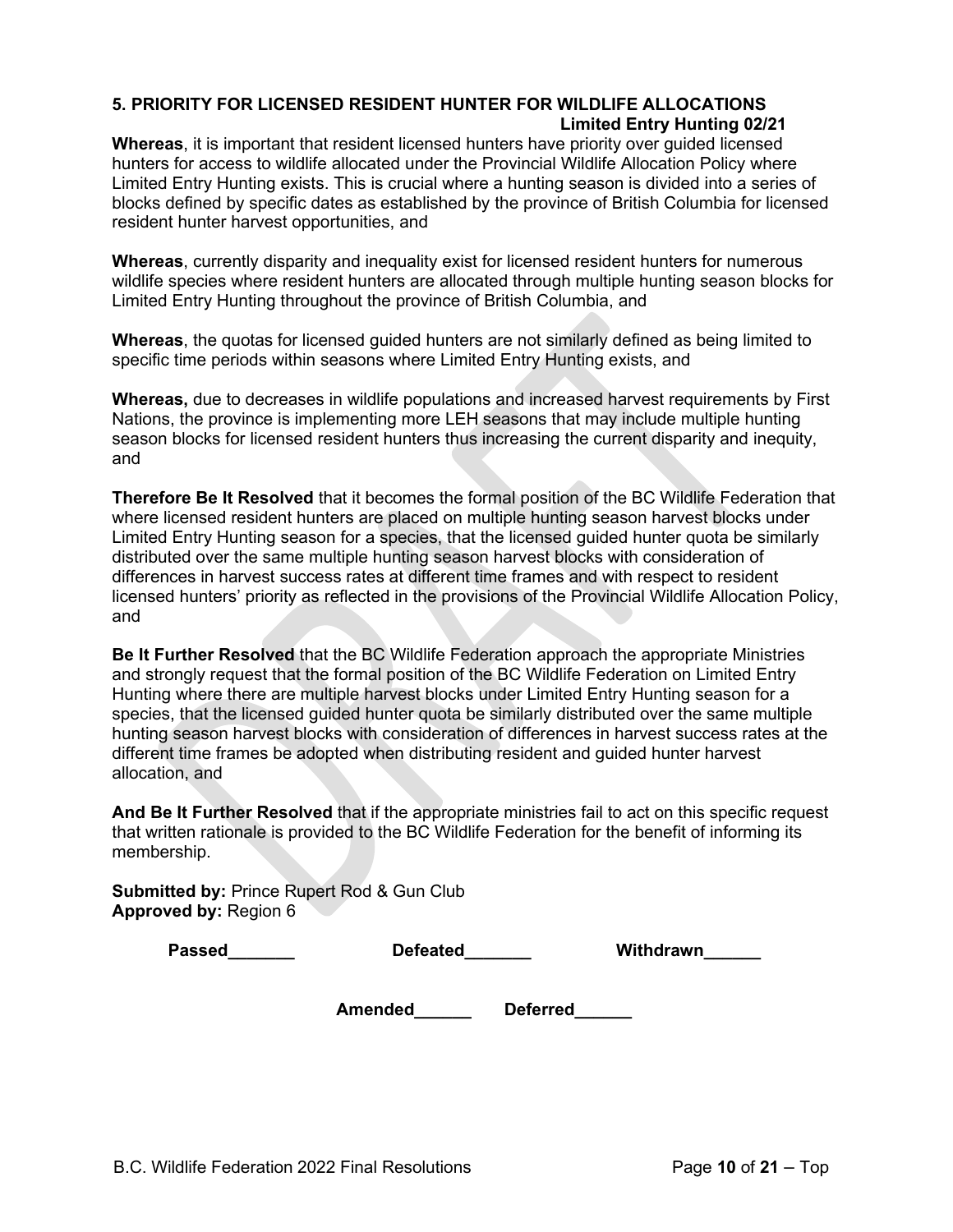#### **PRIORITY FOR LICENSED RESIDENT HUNTER FOR WILDLIFE ALLOCATIONS … cont'd**

#### **SUPPORTING BRIEF:**

Currently when licensed resident hunters are put on regulation for split Limited Entry Hunting (LEH) seasons, licensed guided hunters are not restricted to specific time blocks by regulation or through provisions in quota letters. The success rate for harvest can vary greatly during a defined hunting season. For example, a moose season might run from the beginning of September through to the end of November, but success rates are typically higher during the rut period in late September and early October. When there is LEH, these long seasons are commonly divided into two-week periods, each with a separate draw for resident hunters. Success rates vary greatly depending on the two-week period and LEH authorizations are adjusted accordingly with fewer opportunities when the success rate is greater.

Guided licensed hunter opportunities are defined in quota letters that specify the number of a species that can be taken during the season, but the animals can be harvested at any time during the season. The guided licensed hunter quota is not divided into specific time frames, as are licensed resident hunting opportunities, which for moose for example, allows for a majority of the guided hunter harvest to come during the rut.

Under the provisions of the Provincial Wildlife Allocation Policy in the following:

*RESIDENT HUNTER PRIORITY POLICY MANUAL* **POLICY STATEMENT**:

It is the policy of the Ministry:

That resident hunters' priority in the harvest of big game species will be addressed by:

**(2)** *creating and maintaining a regulatory framework that maximizes resident hunters' success, enjoyment, and participation; (4) developing and maintaining regulations that will benefit resident hunters' opportunity first; (7) ensuring that when restrictions on harvest are necessary, guided hunters' opportunity is limited before resident hunters' opportunity;*

Three provisions have been highlighted that clearly indicate that resident license hunters should have priority. Resident hunters are restricted to fixed and shorter time frames for when they can take their harvest.

Licensed guided hunters have NO time-based restrictions within a season and for species like moose and elk, can focus on the rut period while resident licensed hunters routinely have reduced opportunities for the same time frame. This is contrary to provision **4** of the *Resident Hunter Priority Policy*.

In addition, licensed guided hunters can hunt every year if they wish, where in and Limited Entry Hunting scenario licensed resident hunters are restricted through a requirement to receive a Limited Entry Hunting Authorization, reduced odds when previously being drawn, and not being successful in the draw.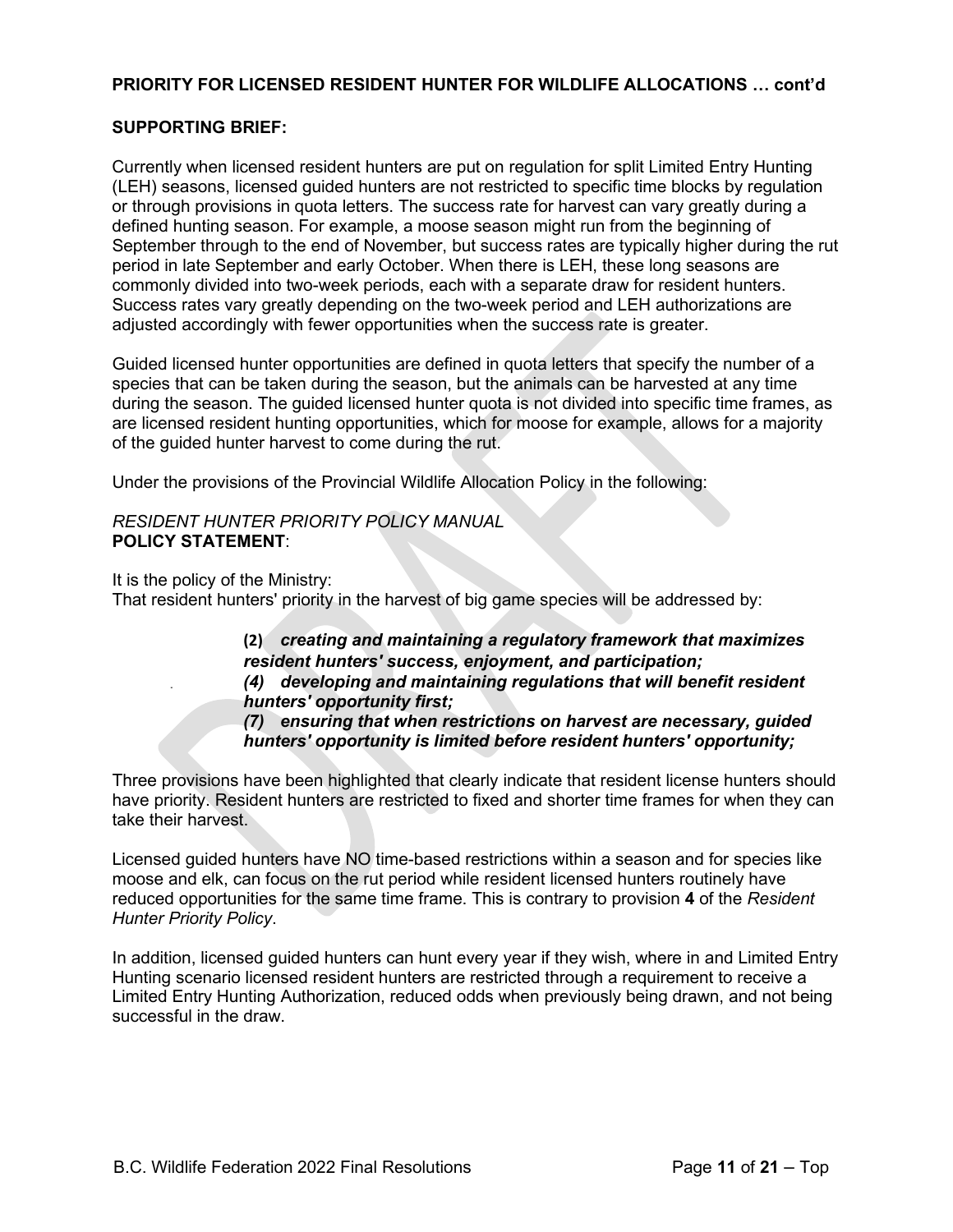#### **PRIORITY FOR LICENSED RESIDENT HUNTER FOR WILDLIFE ALLOCATIONS … cont'd**

If you refer to the **Limited Entry Hunting Synopsis for 2021-2022**, the split seasons regulations restricting licensed resident hunters are currently in place for Bison, Elk, Moose, and Sheep:

| Bison:                       | Page 5           |
|------------------------------|------------------|
| <b>Antlerless Mule Deer:</b> | Page 12          |
| Elk:                         | Pages 6, & 7     |
| Moose:                       | Pages 8, 9, & 10 |
| Sheep:                       | Page 12          |

The inequality that is described above is contrary to the commitment to resident priority as stated provincial government policy for resident hunters. The province of British Columbia needs to ensure that resident priority is maintained for hunting opportunities in British Columbia. Licensed guided hunters must be restricted to the same multiple hunting season blocks when licensed resident hunters are placed on multiple hunting season blocks for Limited Entry Hunting. Considerations for when quotas are very small should be discussed.

Resident hunters should have priority access to season blocks where harvest success rate is the greatest as known by Wildlife Branch. (The guided licensed hunters would be regulated to the same seasons hunting blocks and restricted to a lower harvest allocation percentage than as afforded resident licensed hunters through guide outfitter quota provisions). As we are faced with declining wildlife populations, Licensed Resident Hunters will face more restrictive regulations. We simply want the Ministry of Forests, Land, and Natural Resource Operations to follow the provisions of the Provincial Wildlife Allocation Policy where Guided Licensed Hunters should be restricted first!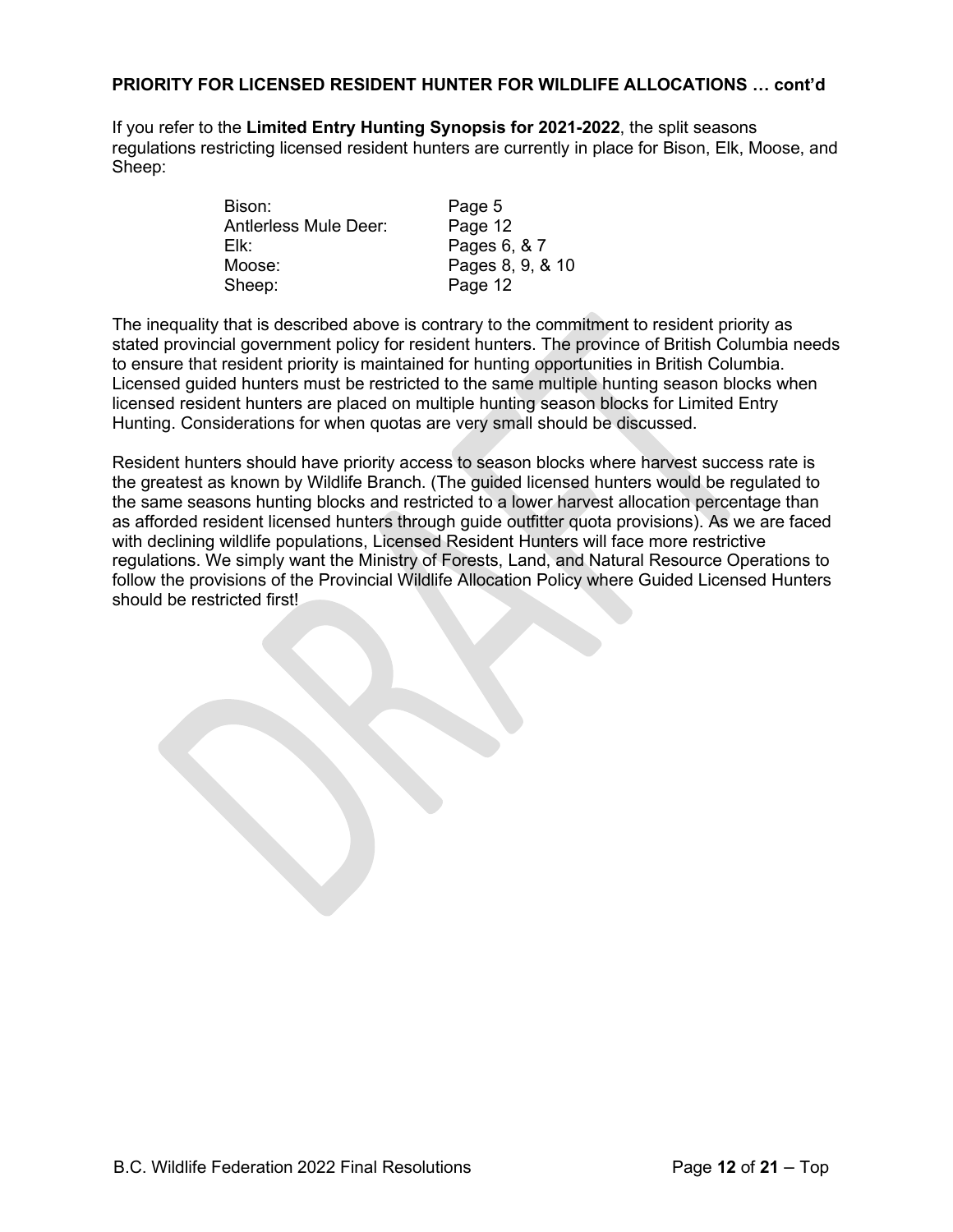#### <span id="page-13-0"></span>**6. BLACKTAIL DEER SPECIES LICENSE WILDLIFE 01/21**

**WHEREAS** Blacktail deer inhabit coastal areas British Columbia from the continental US Border to the Alaska border including Vancouver Island, Haida Gwai and most other islands, and

**WHEREAS** opportunities exist to manage and harvest Blacktail deer separate from Mule deer provincially, and

**WHEREAS** the requirement to have an unskinned tail affixed to the carcass make the identification of Blacktail deer possible.

**THEREFORE BE IT RESOLVED** that the BC Wildlife Federation request that the British Columbia government to create a Blacktail deer species license (at the same pricing as a mule deer tag) so that separate management and hunting opportunities can be created provincially without impacting provincial Mule deer management

**Submitted by:** Terrace Rod & Gun Club **Approved by:** Region 6

| <b>Passed</b> | <b>Defeated</b> |                 | Withdrawn |
|---------------|-----------------|-----------------|-----------|
|               |                 |                 |           |
|               | <b>Amended</b>  | <b>Deferred</b> |           |
|               |                 |                 |           |

#### **SUPPORTING BRIEF:**

Blacktail deer inhabit region 6 from Terrace west. Some of the coastal islands have deer populations that may allow for different annual harvest opportunities than the existing one per year as set out by existing regulations. Mule deer bucks in the interior of the province are managed differently with a limit of one in regions 3 through 8.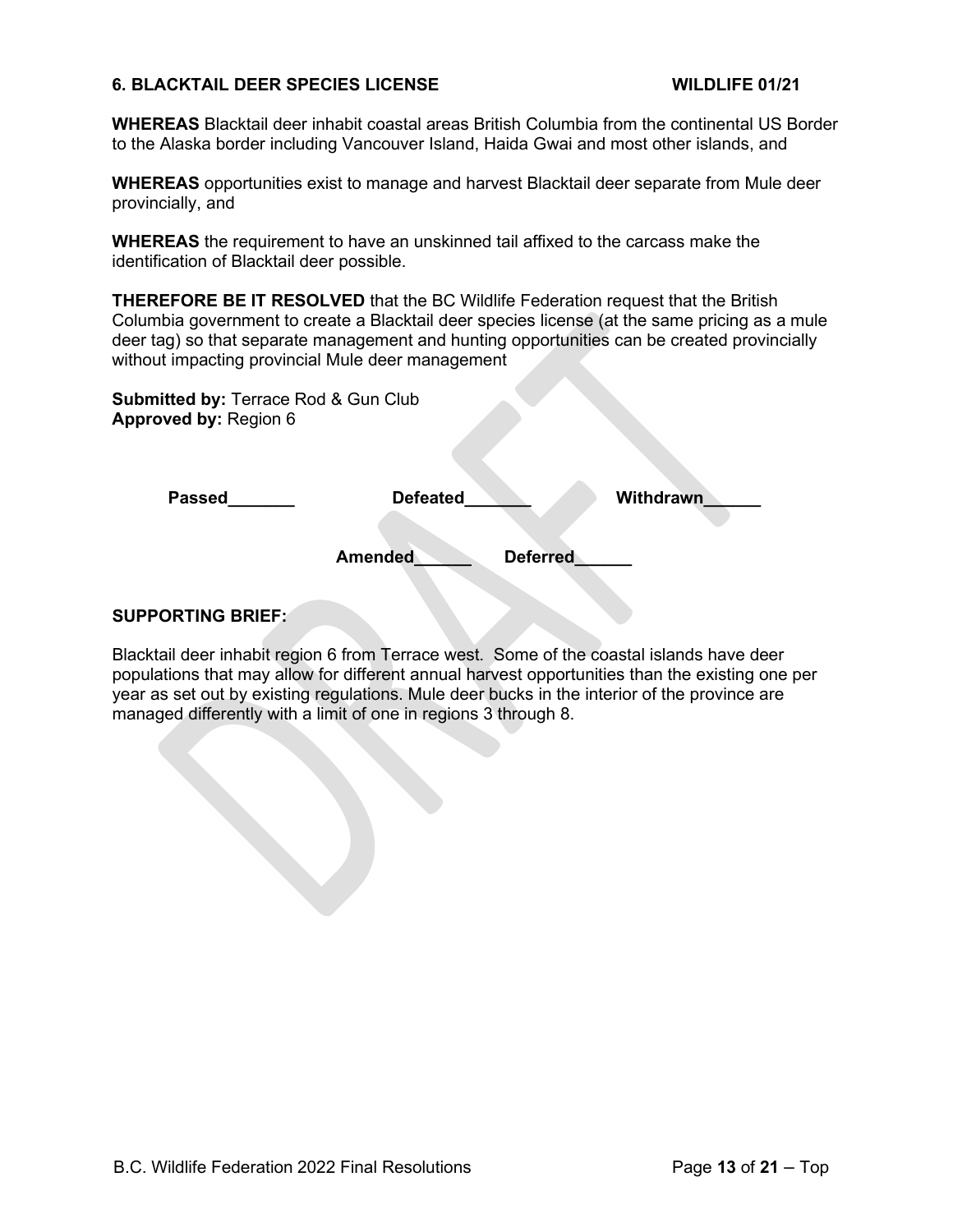#### <span id="page-14-0"></span>**7. SPECIES LICENSE FOR MERRIAMS WILD TURKEY WILDLIFE 02/21**

**WHEREAS** British Columbia contains the Merriam's subspecies of wild turkey, one of 5 subspecies and is the most northerly extent of the species in North America, and

**WHEREAS** turkey hunting has grown over the last two decades in British Columbia as populations of the wild turkey have increased (General Open Season hunt opportunities currently exist in Regions 4 and 8. Some hunters are specializing in turkey hunting (i.e., purchasing equipment specific to turkey hunting) and are travelling to these regions to experience a British Columbia turkey hunt), and

**WHEREAS** British Columbia is one of the only jurisdictions in North America without a species license for wild turkey making the spring General Open Season difficult for the Conservation Officer Service to enforce and for wildlife managers to effectively manage the species.

**THEREFORE BE IT RESOLVED** that the BC Wildlife Federation urge the Province of British Columbia to adopt a Species License for Wild Turkey hunting in British Columbia.

**Submitted by:** Sparwood and District Fish and Wildlife Association **Approved by:** Region 4E (East Kootenay Wildlife Association)

| <b>Passed</b> | <b>Defeated</b> |                 | Withdrawn |
|---------------|-----------------|-----------------|-----------|
|               | <b>Amended</b>  | <b>Deferred</b> |           |
|               |                 |                 |           |

#### **SUPPORTING BRIEF**

Turkey hunting has grown over the last two decades in BC as populations of the wild turkey have increased. GOS hunt opportunities currently exist in regions 4 and 8. Some hunters are specializing in turkey hunting (i.e., purchasing equipment specific to turkey hunting) and are travelling to and contributing economically to these regions to experience a BC turkey hunt. BC is one of the only jurisdictions in North America without a tag for wild turkey.

The wild turkey is endemic to North America and date back 2 to 3 million years. They have been re-introduced and introduced into almost every ecosystem in North America. Wild turkey in BC is a non-native species, science shows that wild turkey is not invasive nor are they a threat to native flora and fauna or the health of domestic livestock or poultry. Creating a species license will not change the ecology of the wild turkey. Wild turkey is native to Idaho which is where BC's population immigrated from.

The creation of a species license could re-open the door to engaging the National Wild Turkey Federation in BC again which might stimulate NWTF-BC heritage fund investments for wildlife habitat, research, education, turkey-human conflict resolution and species management in the province. Many other jurisdictions manage the Wild Turkey on a tag system.

A species tag, like all other game species with a tag, will help with enforcement and allow Conservation Officers to verify that a hunter has not exceed bag limit restrictions, it will convey the message that hunting in BC, regardless of the game species, is a lawful practice strictly controlled by regulation and it will support data gathering to ensure sound management of the species.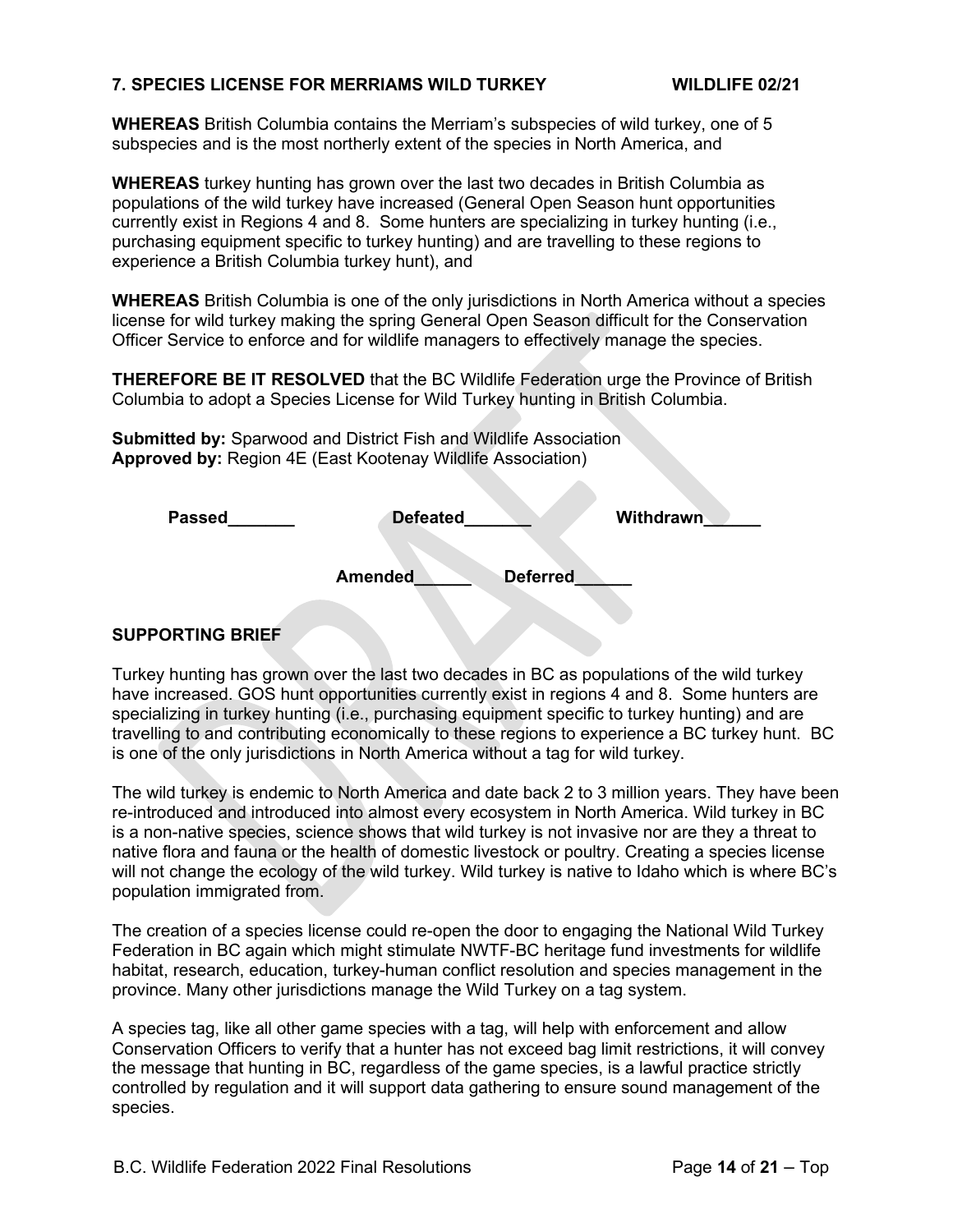### <span id="page-15-0"></span>**8. SIGNING AUTHORITY** Special Resolution 02/20

(mistakenly labelled 02/21) tabled at 2021 AGM

WHEREAS the Constitution and By-Laws of the B.C. WILDLIFE FEDERATION Adopted: August 14, 2003 and Amended: 2008, 2009, 2012, 2014, 2016, 2017, and printed May 2019, states on Page 26:

12.2 Signing Authority.

Any two of the President, a Vice-President, Treasurer, or a delegated staff member shall sign all written contracts and obligations of the Federation and affix the seal thereto, if necessary, or shall give power of attorney, as the Board of Directors may determine, for signing such documents and affixing the seal of the Federation, and

WHEREAS the B.C. Wildlife Federation is a member run organization, with the executive and board of directors accountable to the membership, and

WHEREAS employees of the B.C. Wildlife Federation are not accountable to the membership

THEREFORE BE IT RESOLVED THAT:

12.2 Signing Authority.

Any two of the President, a Vice-President, or Treasurer shall sign all written contracts and obligations of the Federation and affix the seal thereto, if necessary, or shall give power of attorney, as the Board of Directors may determine, for signing such documents and affixing the seal of the Federation,

Submitted By: B.C. WILDLIFE FEDERATION Region 2, Board of Directors Approved At: Region 2 AGM, December 5, 2020 Tabled At: BCWF AGM, April 24 & 25, 2021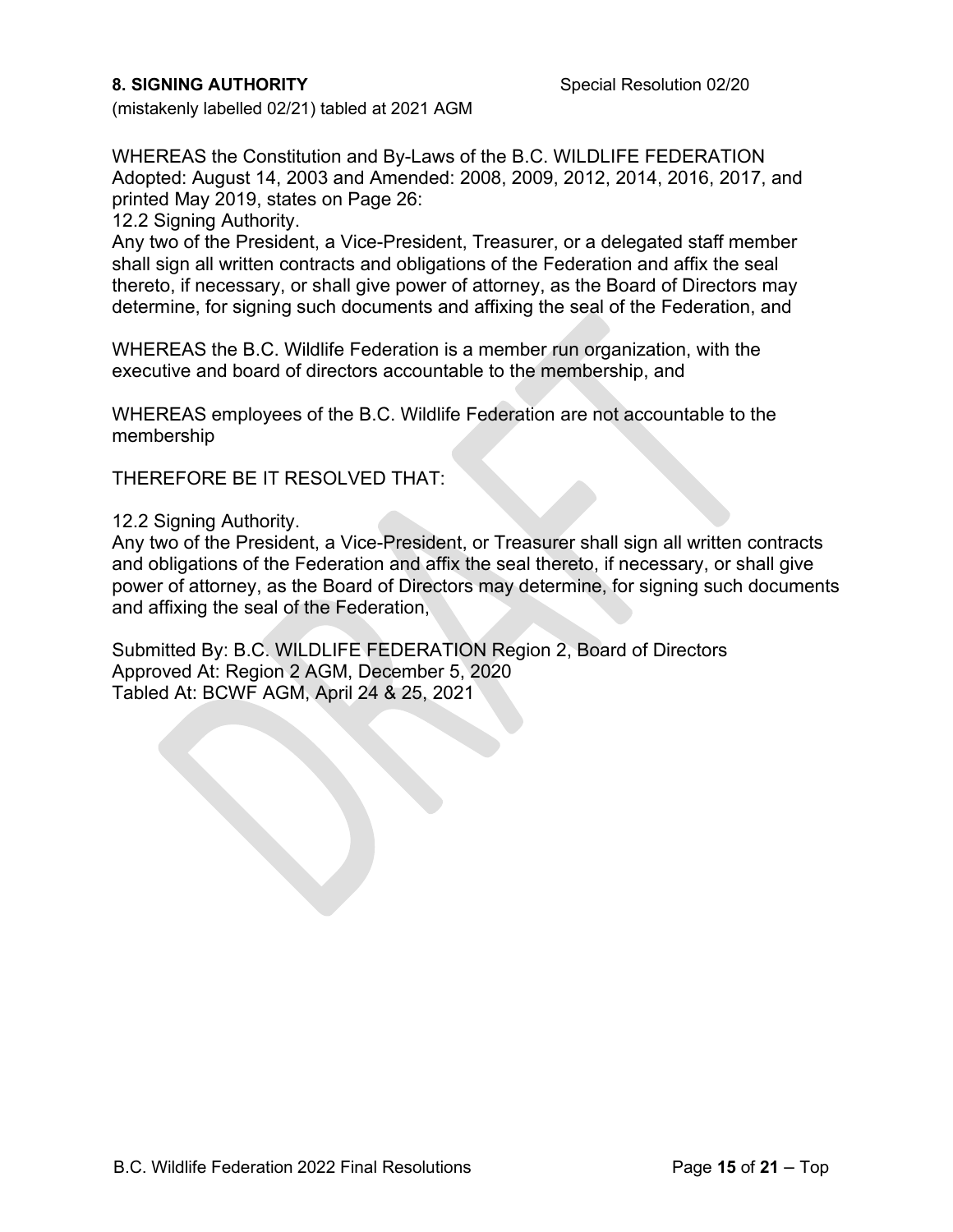#### <span id="page-16-0"></span>**9. VALUE OF PENALTIES UNDER THE WILDLIFE ACT ADMINISTRATION 01/21**

**WHEREAS** the monetary value of fines levied under the Wildlife Act should reflect how the citizens of British Columbia value our wildlife, and

**WHEREAS** many of the monetary penalties levied under the Wildlife Act are directed to the Habitat Conservation Trust Foundation for fish and wildlife enhancement, and

**WHEREAS** it has been a number of years since monetary penalties levied under the Wildlife Act have been reviewed and adjusted to reflect current monetary values

**THEREFORE BE IT RESOLVED** that the BC Wildlife Federation request that the Government of British Columbia immediately review the monetary value of penalties levied under the Wildlife Act so that they reflect current monetary value and how the citizens of British Columbia value our wildlife and

**BE IT FURTHER RESOLVED** that there be regular review and update of these monetary penalties (Suggested every 3-5 years) to ensure that they reflect current monetary and social values

**Submitted by:** BCWF Wildlife Committee **Approved by:** BCWF Board of Directors

| Passed | Defeated |          | Withdrawn |
|--------|----------|----------|-----------|
|        | Amended  | Deferred |           |
|        |          |          |           |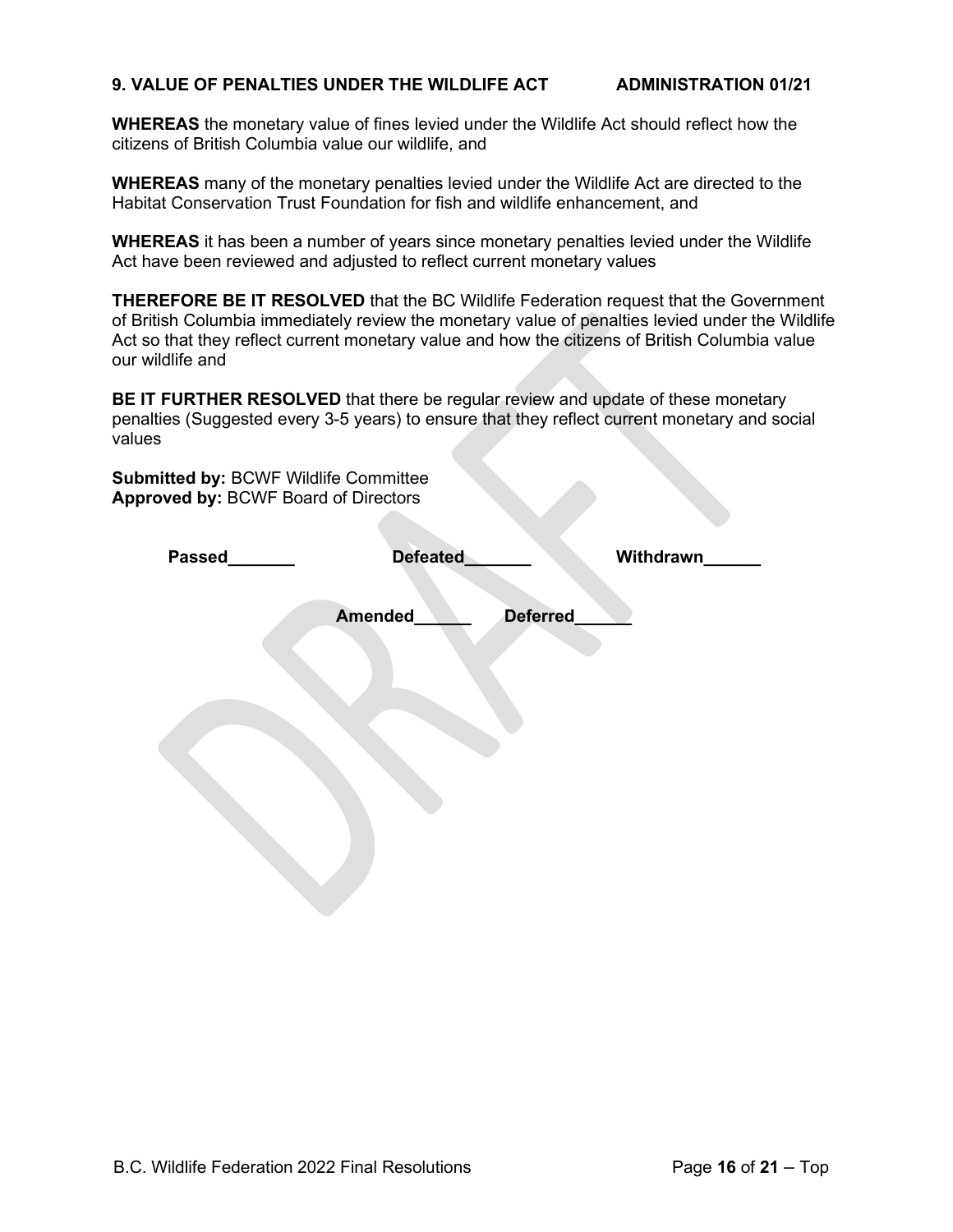#### <span id="page-17-0"></span>**10. ADVOCACY FOR FIREARMS RIGHTS AND PRIVILEGES ADMINISTRATION 02/21**

**WHEREAS** firearm rights, privileges, ownership, and legislation are uncertain and under increasing negative scrutiny, and

**WHEREAS** the administration and function of clubs and their ranges is being overhauled by differing levels of government, and

**WHEREAS** firearm owners and club members are a large component of society, but largely silent and non-vocal,

**THEREFORE BE IT RESOLVED** that the BC Wildlife Federation dedicate a staff member and resources to deal solely with working with and assisting the Firearms Committee, Recreational Shooting Sports Committee, and Member Clubs to submit views and recommendations to all levels of government supporting firearm rights, privileges, and best practices for shooting ranges**.**

**Submitted by:** BCWF Recreational Shooting Sports Committee and Firearms Committee **Approved by:** BCWF Board of Directors

| <b>Passed</b> | <b>Defeated</b> |                 | <b>Withdrawn</b> |
|---------------|-----------------|-----------------|------------------|
|               | <b>Amended</b>  | <b>Deferred</b> |                  |

#### **SUPPORTING BRIEF:**

1. Previous Membership Resolutions:

1990 – That no further legislation is necessary to control firearms in Canada.

1995 – That the BCWF give top priority to fighting all new restrictive and oppressive firearms legislation with every means at its disposal.

1997 – That BCWF urge the B.C. Government to join Alberta, Manitoba, Ontario, & Yukon in taking whatever action necessary to oppose Bill C-68 in full or in part.

2009 – That the BC Wildlife Federation through its Firearms Committee and membership take a lead role in aggressively pursuing our firearms rights including, but not limited to, seeking the repeal of the Firearms Act, seeking the repeal of the long gun registry and seeking the end of licensing.

2010 – That the BCWF Board of Directors and the BCWF Firearms Committee be instructed to use these Rights in their arguments to maintain our collective ownership of Firearms in Canada, and that the BCWF Board of Directors and the BC Wildlife Federation Firearms Committee be instructed to work in cooperation with other organization in Canada that has similar aims and objectives.

2016 – That the BCWF, through the Recreational Shooting Sports Committee, cooperate with other Federal, Provincial and Territorial Shooting, Hunting and Conservation organizations to consult with the Government of Canada in order to maintain reasonable firearms legislation that will support Recreational Shooting Sports while retaining the financial independence and nonpartisan political status of the BCWF.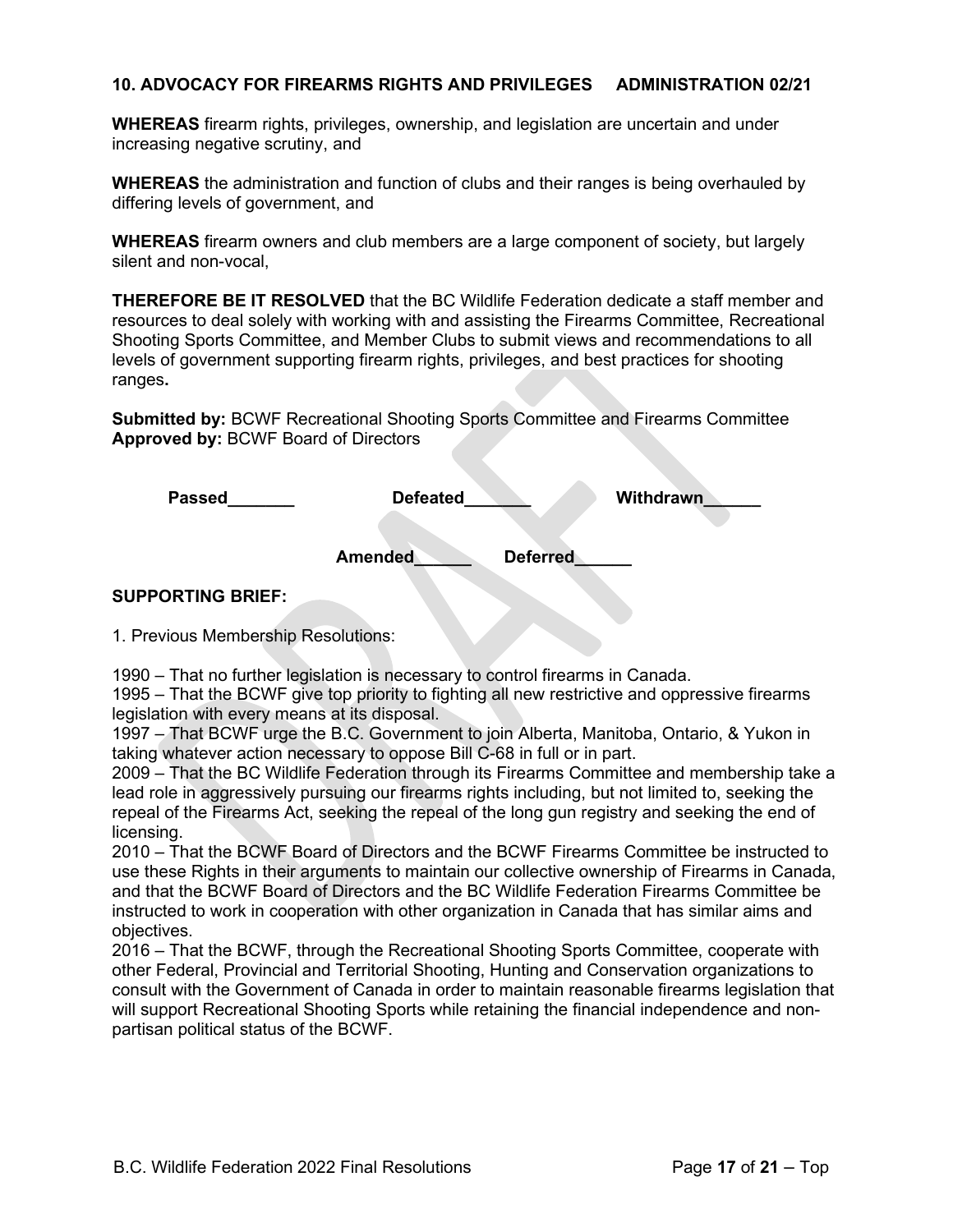### **ADVOCACY FOR FIREARMS RIGHTS AND PRIVILEGES … con't**

2. RSSC Recommendation For A Firearms Staff Member:

The Firearms Staff Member makes reports to the Executive Director, the Executive Committee, and the Board of Directors minimally at their scheduled meetings.

The Firearms Staff Member shall work in conjunction with, the Firearms Committee and the Recreational Shooting Sports Committee.

The Firearms Staff Member Duties and Responsibilities:

- 1. To liaise on issues such as firearms, and range procedures with the appropriate Clubs, Regional Presidents, all levels of government, and Interprovincial firearms and hunting organizations.
- 2. To develop and submit views and recommendations regarding Firearm owner rights, responsibilities, and range operations.
- 3. To advise, support, and deal with: BCWF Members, Clubs, shooting ranges and their related issues e.g. PAL/PALR/range certification, etc.
- 4. To support and introduce innovative practises regarding range development, safety, management, and environmental concerns.
- 5. To work with the Firearms Committee and RSS Committee on issues related to succession planning and continuity within those committees.

Remuneration should be based on the scope of work required, including travel costs, the quality, and the resume of the candidate.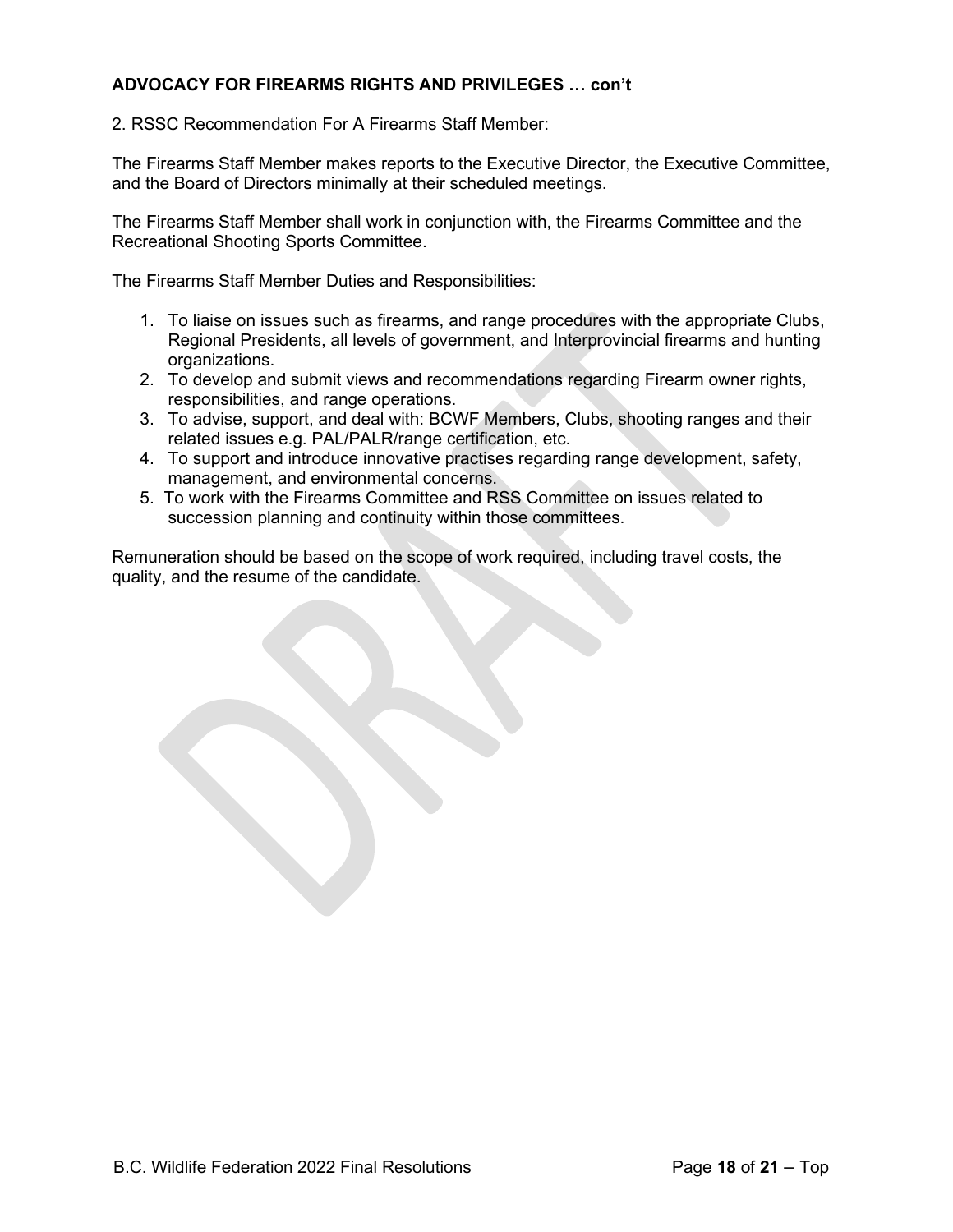#### <span id="page-19-0"></span>**11. SENIOR FAMILY MEMBERSHIP CATEGORY SPECIAL RESOLUTION 01/21**

**WHEREAS** at the 2021 BC Wildlife Federation Annual General Meeting, Special Resolution 01/20 "Senior Family Membership" was passed, directing the BC Wildlife Federation to create a 'Senior Family' membership category, and

**WHEREAS** creating a new membership category requires an amendment to the Bylaws, and

**WHEREAS** the existing BC Wildlife Federation Bylaws are as follows:

#### **3.2. Branches and Clubs**

Each branch and club, excluding the Direct Members branch or branches constituted as Regional Wildlife Associations, shall pay per capita dues to the Federation for each member of the branch or club each year. The per capita dues shall be assessed on:

- a) Individual or regular members.
- b) Family members shall include children 18 or under living at home with parent(s) or guardian(s)
- c) Senior members; members who have reached their 65th birthday.
- d) Junior members who have not reached their 19th birthday.

**THEREFORE BE IT RESOLVED** that the BC Wildlife Federation Bylaws Section 3.2 be amended to:

#### **3.2. Branches and Clubs**

Each branch and club, excluding the Direct Members branch or branches constituted as Regional Wildlife Associations, shall pay per capita dues to the Federation for each member of the branch or club each year. The per capita dues shall be assessed on:

- a) Individual or regular members.
- b) Family members shall include children 18 or under living at home with parent(s) or guardian(s)
- c) Senior members; members who have reached their 65th birthday.
- d) Senior Family members; two adult spouses who have both reached their 65<sup>th</sup> birthday.
- e) Junior members who have not reached their 19th birthday.

**Submitted by** the BCWF Finance Committee **Approved by** the BCWF Board of Directors

| Passed | <b>Defeated</b> |                 | Withdrawn |
|--------|-----------------|-----------------|-----------|
|        |                 |                 |           |
|        | <b>Amended</b>  | <b>Deferred</b> |           |

#### **SUPPORTING BRIEF:**

This resolution creates the new Senior Family membership category in the BC Wildlife Federation Bylaws in response to the passage of Special Resolution 01/20 Senior Family Membership at the 2020 AGM. This will provide the opportunity to each branch and club to create a corresponding Senior Family membership category. Each branch and club may amend their own bylaws to create the new category as they see fit.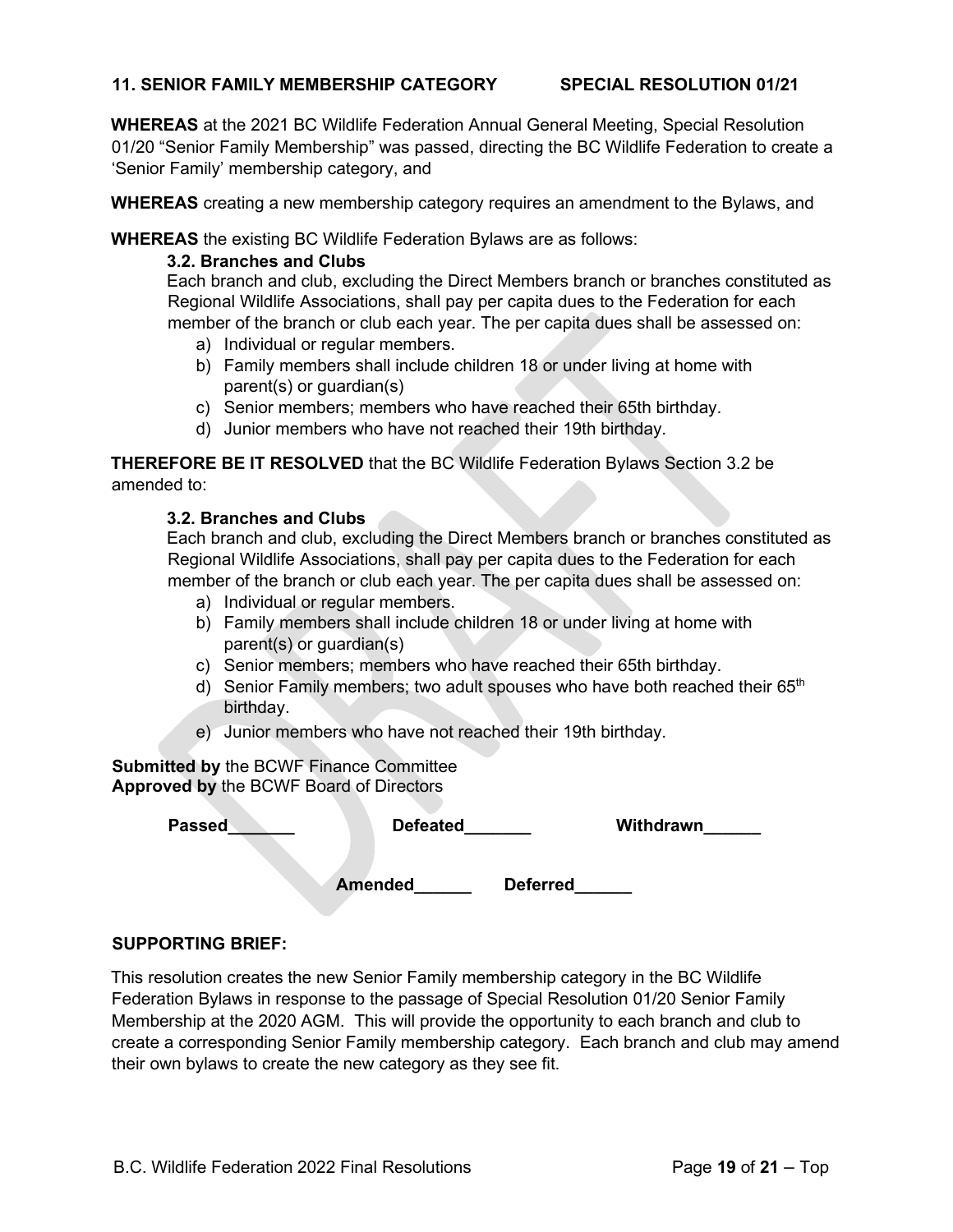#### <span id="page-20-0"></span>**12. TO SET THE AMOUNT OF DUES FOR SENIOR FAMILY MEMBERSHIP SPECIAL RESOLUTION 02/21**

**WHEREAS** the BCWF Bylaws 3.4 state that the amount of annual dues shall be determined from time to time at the Annual General Meeting by resolution as proposed by the Board of Directors, and

**WHEREAS** the current BCWF Club Dues are as follows:

| Family | \$36.50 | 2 adult spouses and all dependents 18 and under residing in the same<br>household |
|--------|---------|-----------------------------------------------------------------------------------|
|        |         | Regular $\frac{27.00}{ }$ Adults aged 19 to 64                                    |
| Senior | \$22.00 | Adults aged 65+                                                                   |
| Junior | \$16.50 | Young adults 18 and under that are not part of a Family Membership                |
| and    |         |                                                                                   |

, and

**WHEREAS** Special Resolution 01/21 added the Senior Family Membership to the BCWF Bylaws.

**THEREFORE BE IT RESOLVED** that the amount of annual dues be set at:

| Family           | \$36.50 | 2 adult spouses and all dependents 18 and under residing in the same<br>household                        |
|------------------|---------|----------------------------------------------------------------------------------------------------------|
| Regular          | \$27.00 | Adults aged 19 to 64                                                                                     |
| Senior           | \$22.00 | Adults aged 65+                                                                                          |
| Senior<br>Family | \$35.00 | 2 adult spouses who have both reached their 65 <sup>th</sup> birthday, residing in the same<br>household |
| Junior           | \$16.50 | Young adults 18 and under that are not part of a Family Membership                                       |

# **SUPPORTING BRIEF:**

This resolution establishes the dues for the new Senior Family membership category in the BC Wildlife Federation Bylaws. This will provide the opportunity to each branch and club to create a corresponding Senior Family membership category and associated dues. Each branch and club may amend their own bylaws to create the new category and assign dues to their own members as they see fit.

**Submitted by:** BCWF Finance Committee **Approved by:** BCWF Board of Directors

| <b>Passed</b> | <b>Defeated</b> |                 | Withdrawn |
|---------------|-----------------|-----------------|-----------|
|               | <b>Amended</b>  | <b>Deferred</b> |           |